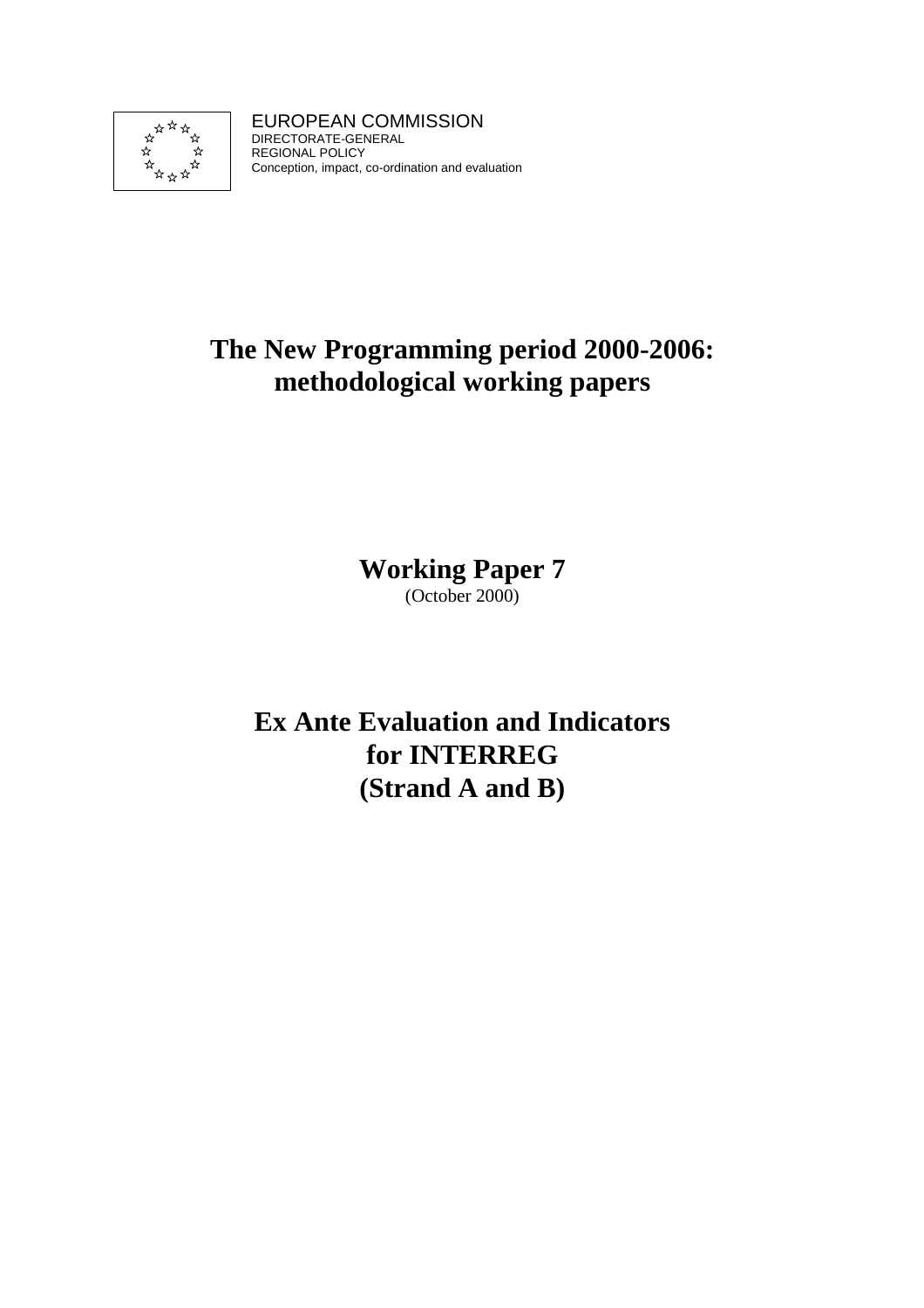# **TABLE OF CONTENTS**

|                  | PART 1: INDICATIVE APPROACH FOR THE EX ANTE EVALUATION OF INTERREG 5                          |  |
|------------------|-----------------------------------------------------------------------------------------------|--|
| 1.1.             |                                                                                               |  |
| 1.2.             |                                                                                               |  |
|                  |                                                                                               |  |
| 1.3.             |                                                                                               |  |
| 1.4.             |                                                                                               |  |
| 1.5.             |                                                                                               |  |
| 1.6.             |                                                                                               |  |
|                  |                                                                                               |  |
|                  | PART 2: INDICATIVE METHODOLOGY CONCERNING A SYSTEM OF INDICATORS FOR                          |  |
|                  |                                                                                               |  |
| 2.1.             |                                                                                               |  |
|                  |                                                                                               |  |
| 2.2.             |                                                                                               |  |
|                  |                                                                                               |  |
|                  |                                                                                               |  |
| 2.3.             |                                                                                               |  |
|                  |                                                                                               |  |
| 2.4.             |                                                                                               |  |
| 2.5.             |                                                                                               |  |
|                  |                                                                                               |  |
|                  |                                                                                               |  |
|                  |                                                                                               |  |
|                  |                                                                                               |  |
|                  |                                                                                               |  |
|                  | KEY ELEMENTS OF THE EX ANTE EVALUATION OF INTERREG III (STRAND B) 35                          |  |
| $\mathcal{I}$ .  |                                                                                               |  |
| 2.               |                                                                                               |  |
| $\mathfrak{Z}$ . |                                                                                               |  |
|                  | Annex 2: Issues to be Dealt with in the Analysis of Strengths and Weaknesses Arising from  37 |  |
|                  |                                                                                               |  |
|                  |                                                                                               |  |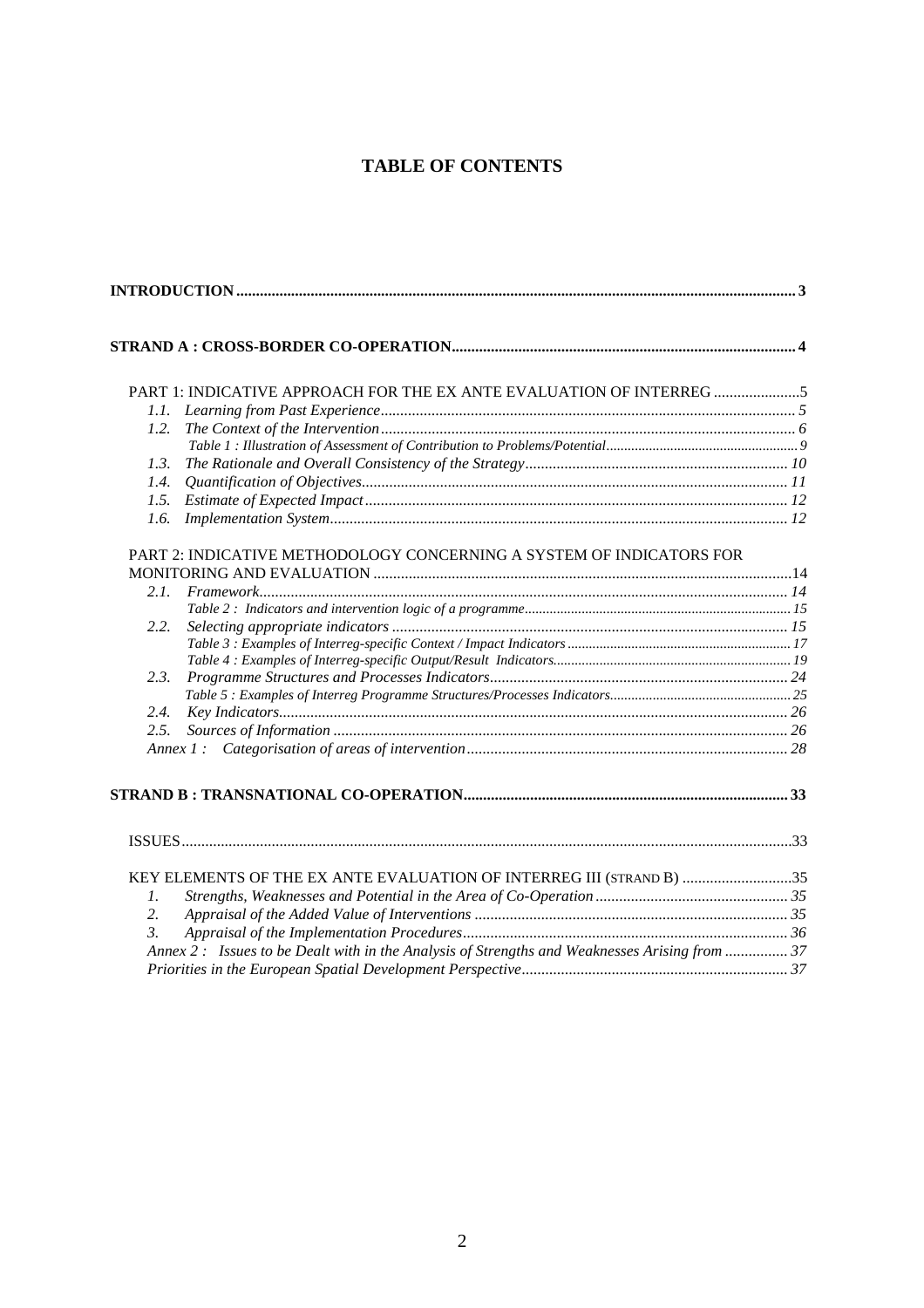# **INTRODUCTION**

All Community Initiative programmes are required to fulfil the obligations for evaluation as set out in the Structural Funds regulations. General methodological advice on *ex ante* evaluation and on indicators for monitoring and evaluation has been prepared by the services of the European Commission for all types of programmes in the new programming period  $2000-2006<sup>1</sup>$ . The present working paper aims to provide specific guidance for programmes adopted under the Community Initiative Interreg III, to assist those responsible for programming and establishing the evaluation framework.

Interreg III ("trans-European co-operation intended to encourage harmonious and balanced development of the European territory") has three stands. Strand A concerns "cross-border co-operation" with the aim of "promoting integrated regional development between neighbouring border regions, including external and certain maritime borders". Strand B concerns the issue of larger co-operation, transnational co-operation, which contributes to a harmonious territorial integration throughout the community. The last strand (Strand C), which deals with interregional co-operation, responds to the objective of improving the effectiveness of policies and tools for regional development and cohesion.

1 The New Programming period 2000-2006: methodological working papers.

 $\overline{a}$ 

 No 2: The Ex-Ante Evaluation of the 2000-2006 interventions Objectives 1, 2 and 3 (http://www.inforegio.cec.eu.int/wbdoc/docoffic/working/sf2000b\_en.htm) No 3: Indicators for Monitoring and Evaluation: An indicative methodology

 <sup>(</sup>http://www.inforegio.cec.eu.int/wbdoc/docoffic/working/sf2000c\_en.htm)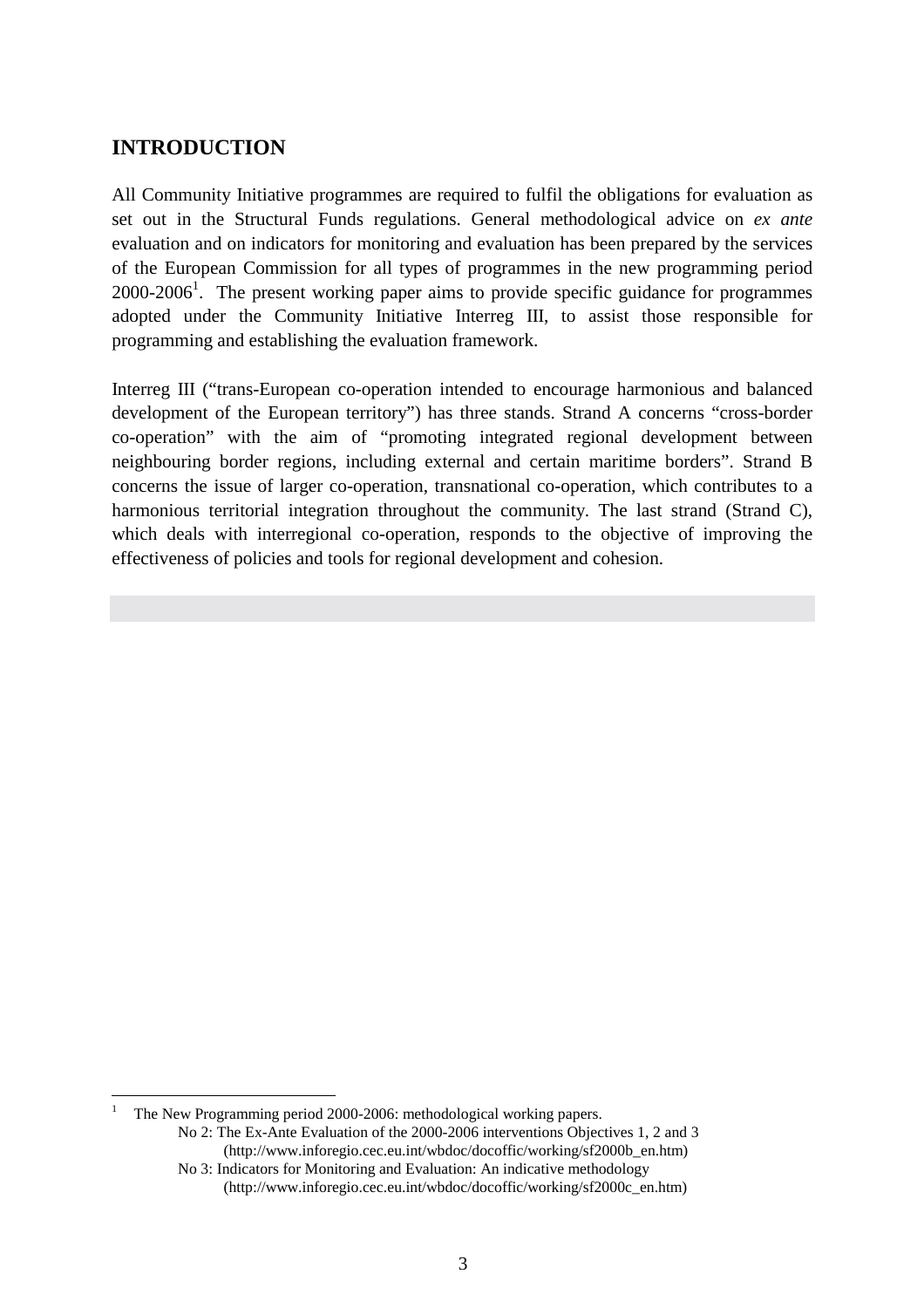# **Strand A : Cross-Border co-operation**

The need for specific methodological advice for evaluation in the framework of Interreg IIIA arises from the weaknesses noted in the evaluation of many Interreg I and IIA programmes by comparison with other Structural Funds programmes, and from the specificities of this strand, especially:

- the dualism of its objectives, which cover both "regional development" and "crossborder co-operation and regional integration";
- the transnational character of the institutional systems involved in the preparation and implementation of these programmes,
- differences in data availability on borders;
- and in the case of external borders, differences in regulations applying to community programmes on either side of the border, such as under Interreg on the EU side and Phare/Tacis cross-border co-operation on the other side.

The guidelines on specific objectives, eligible actions and working methods for Interreg IIIA are laid down in a Communication of the Commission<sup>2</sup> to the Member States. The present document reiterates the content of those guidelines.

The intention is to provide methodological advice in line with both the Commission Guidelines for Interreg IIIA and the general methodological approach adopted by the Commission for Structural Funds programmes. This "standard" advice will apply to the majority of Interreg IIIA programmes. However, given the diversity that currently exists in the border regions covered by Interreg, the document also takes account of adjustments or variations that may be necessary for the external borders of the Union, ie border zones with the adjacent countries eligible under Phare.

The paper comprises two parts:

- *Part 1* presents an overall methodological approach on *ex ante* evaluation, following broadly the structure of the Working Paper 2 on "The Ex Ante Evaluation of the 2000- 2006 Interventions, Objectives 1,2 and 3";
- *Part 2* provides practical suggestions on developing and managing a system of indicators, linked as far as possible to the methodology of Working Paper 3 on Indicators for Monitoring and Evaluation: An Indicative Methodology.

 $\overline{a}$ 2 Orientations INTERREG III : Communication of the Commission, COM (2000) 1101 Official Journal of 23.05.2000 (Serie C 143) (http://www.inforegio.cec.eu.int/wbdoc/docoffic/official/interreg3/ ).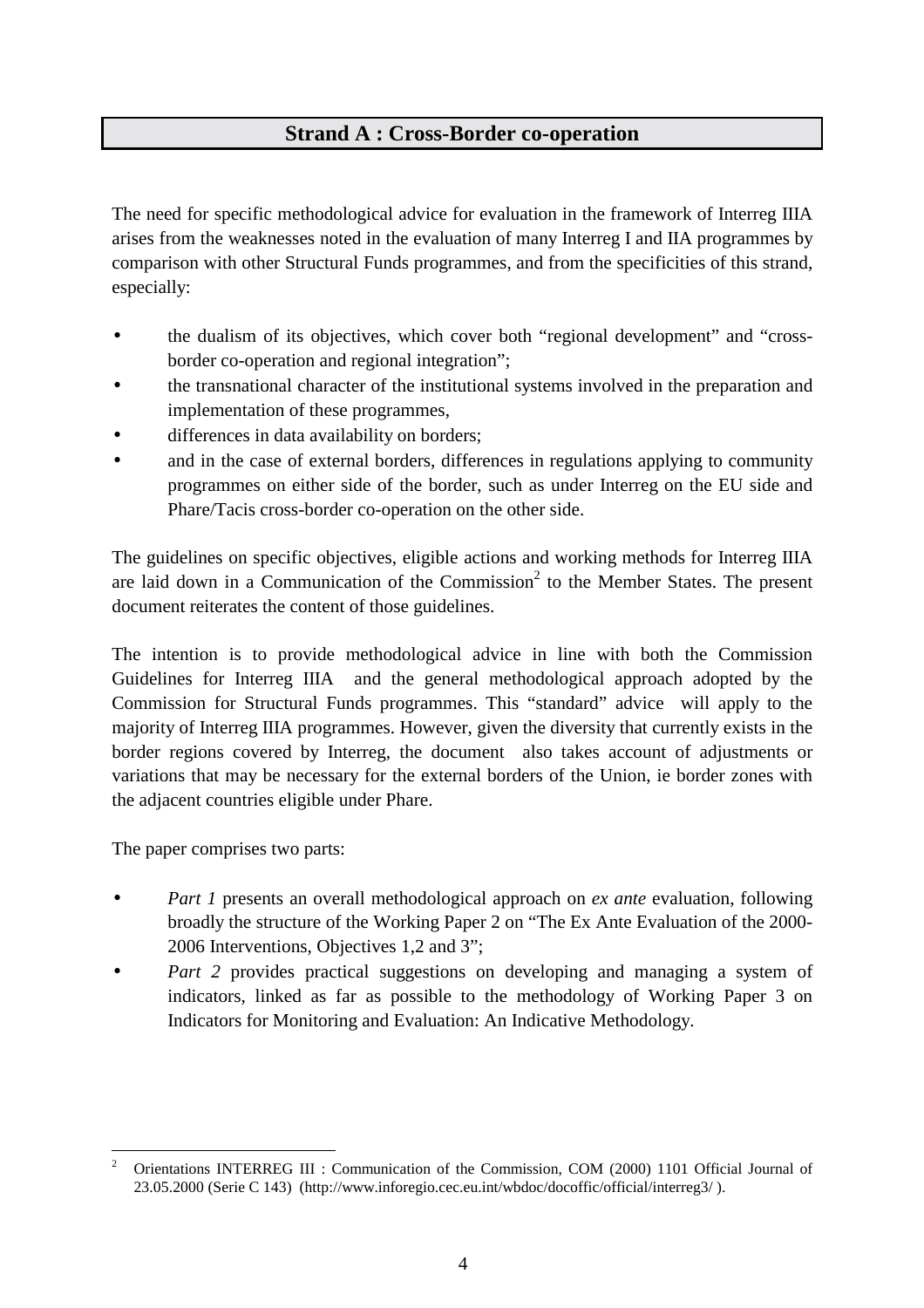# **PART 1: INDICATIVE APPROACH FOR THE EX ANTE EVALUATION OF INTERREG**

# **1.1. Learning from Past Experience**

Evaluation is conceived as a cyclical process corresponding to the life-cycle of a programme. Therefore, the different phases of evaluation – ex ante, mid-term, and ex post – should be taken into consideration. Evaluation should also be closely linked to that carrried out on predecessor programmes.

For most cases of Interreg IIIA programmes, there exist mid-term evaluations of predecessor IIA programmes. There may also be ex post evaluations of programmes under Interreg I. These evaluation studies, together with related documentation (strategy documents, programming documents, monitoring reports, etc) are likely to represent an important body of knowledge for the start of the evaluation cycle for the Interreg IIIA programmes. This body of knowledge can be useful in understanding:

- the existing socio-economic situation and the existing socio-economic links for each transborder region;
- the relevance of objectives to needs of the border regions;
- the degree of co-operation and/or integration;
- the project generation and implementation processes;
- the functioning of common co-operation structures;
- the availability of comparable data for either side of the border and of established evaluation indicators.

As IIA programmes have not yet reached the ex post evaluation stage the mid-term evaluations carried out in most programmes will most likely constitute an information base to be validated. A more general issue in the case of Interreg programmes regards the weakness of their indicator systems which is much less developed than for other Structural Funds programmes. These limitations reflect the special nature of Interreg interventions and the fact that this field of evaluation is a particularly difficult one.

There are also specific issues applying to certain types of border or programme<sup>3</sup>. This is particularly the case in external border regions and the evaluation of Phare CBC programmes has shown some shortcomings associated with weak regional administrative structures and a lack of regional socio-economic data on which policies can be based.

When preparing and evaluating new programmes, valuable knowledge on innovation and good practice can be gained from the experience other Interreg regions..

 $\overline{a}$ 3 e.g. large programmes covering the whole of a national border in Objective 1 regions (eg E/P, GR external borders) under Interreg I and IIA.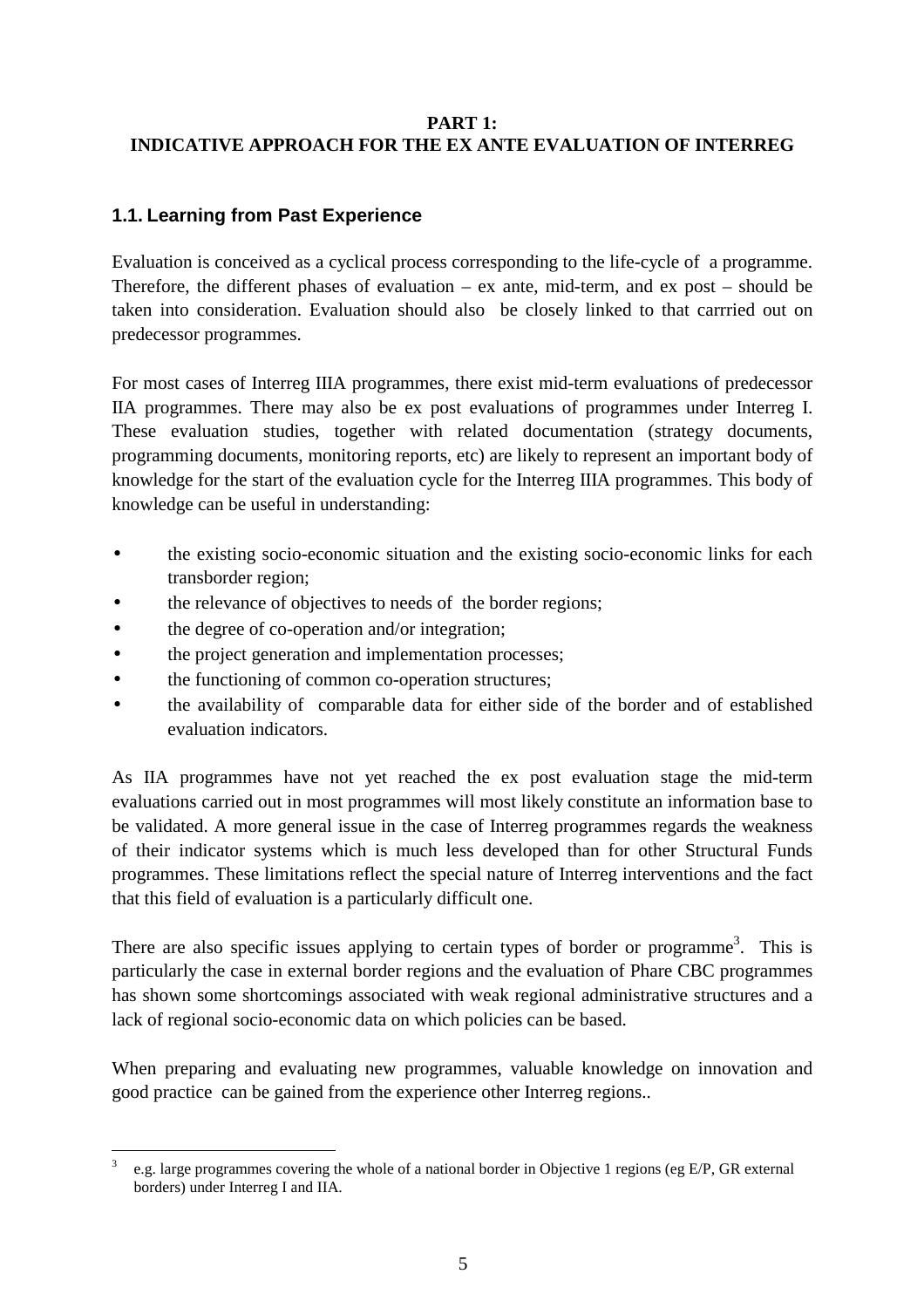# **1.2. The Context of the Intervention**

Border regions often lag behind in economic terms due to their remoteness from national economic centres and for other reasons. However, their problems cannot be considered to be the general problems of peripheral or disadvantaged regions. Their difficulties result additionally from their specific situation at a border, being cut off by institutional, social or cultural/linguistic barriers from areas across the border with which they could form an economically developing area.

Consequently, the situation of border regions has two dimensions:

their economic and social *development* is linked;

the situation depends on the level of *integration* and degree of co-operation between adjacent zones on either side of the border.

In terms of level of development, border regions are in situations corresponding to those recognised by the Structural Funds (lagging behind for Objective 1; facing challenges of economic restructuring for Objective 2); but unclassified regions could also be included. External border regions represent an important category due to the special problems which they face.

# *Integration of Border Zones*

The notion of integration is complex, covering socio-economic, physical and institutional aspects*. Socio-economic* aspects cover a particularly wide spectrum ranging from the extent to which local businesses operate on the other side of the border to educational/cultural links. *Institutional* aspects can range in intensity : contacts/forums/working committees between counterpart bodies (eg public authorities, professional chambers, schools/universities) to the establishment of permanent cross-border structures. Finally, the absence of *physical* links can represent a basic shortcoming in cross-border integration, eg missing links between transport (road/rail), energy and other infrastructure networks.

The existing *degree of integration* may be "low", "intermediate" or "high" but in all cases the overall logic in the context of European integration and cohesion is that border regions should be moving progressively towards higher levels of co-operation and integration. The degree of integration can be regarded as:

- *low*, if the two border regions operate as separate socio-economic units. This may also be reflected in some programmes under Interreg I or IIA that comprised two sub-programmes for each side of the border, which are effectively autonomous in terms of priorities/measures and management arrangements;
- *intermediate*, if various forms of co-operation between public institutions, private business and other interests from either side of the border exist and partly integrated or closely co-ordinated management of the Interreg programmes are in place;
- *high*, if the two sides of the border effectively function as a single socio-economic unit (cross-border region) with its own cross-border institutions, including a fully integrated Interreg programme (managed by a cross-border structure, with joint bank accounts, etc).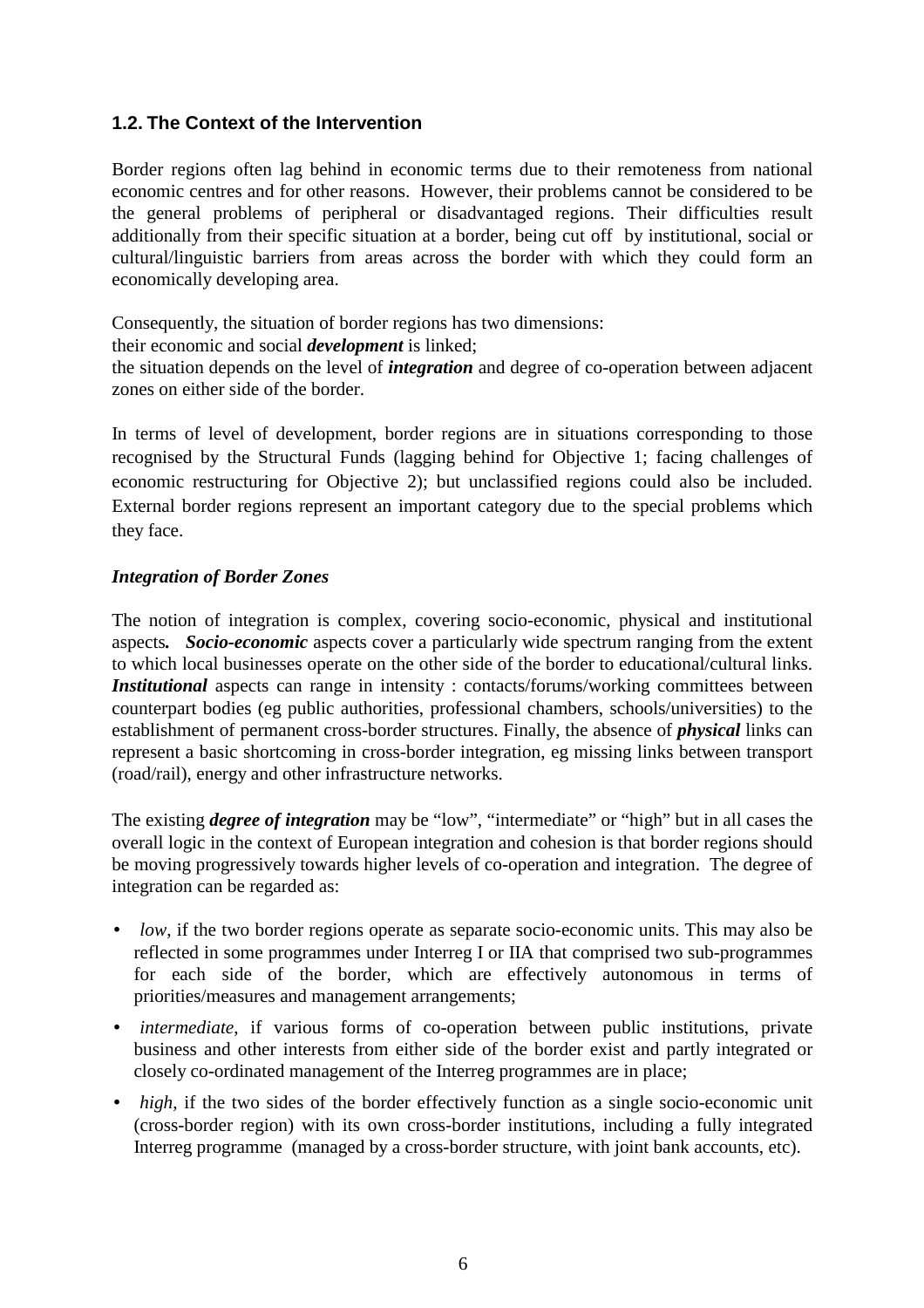In order to achieve the aim of Strand A of "promoting an integrated regional development between neighbouring border regions" it is important to understand the dimensions of integration and also to link them closely together. Understanding the extent to which the border is a factor in a region's development problems which could be overcome through cooperation and greater integration, and by exploiting common potential, is a precondition for a successful intervention through Interreg. In other words, cross-border co-operation and regional integration are of paramount importance for creating or strengthening *conditions for regional development*.

# *Analysis of the strengths, weaknesses and potential of the border regions*

The situation in the border regions will need to be analysed in a systematic way in order to define the priorities of the intervention. This analysis should follow established methods, such as SWOT (Strengths, Weaknesses, Opportunities, Threats). However, in the case of Interreg programmes it will be important to ensure that key points of specificity are respected.

The analysis of strengths, weaknesses, opportunities and threats should be carried out on a cross-border basis, i.e. a *common analysis* for the whole eligible area on either side of the border. This is important for arriving at common or jointly defined needs and priorities for action, but raises some practical issues which should be addressed as early as possible, such as the availability and compatibility of data, and institutional arrangements for cross-border working, eg joint working groups.

The analysis should identify separately *problems associated with the border*, i.e. those that result from the barrier effect of the border or from the border situation of the regions concerned (peripheral in national terms). For example, "missing links" such as border crossings on external borders, cross-border river pollution, lack of mutual recognition of qualifications.

The analysis should clearly define the *common potential* of the border regions, i.e. the potential which can be exploited through cross-border co-operation, eg tourism promotion, management of natural resources.

In other words, the SWOT analysis or similar analysis should be conducted in a transparent manner allowing the *ex ante* evaluation and the programme document to show clearly which are the principal *needs of the border regions* concerned that should be taken into consideration.

The *ex ante* evaluation should also show clearly *how the programme priorities/measures were chosen* by reference to the results of the SWOT analysis. It is important that there is an assessment of the potential contribution of each field of action (contribution in enhancing cooperation/integration or in exploiting common potential) for each of the main objectives highlighted by the SWOT analysis.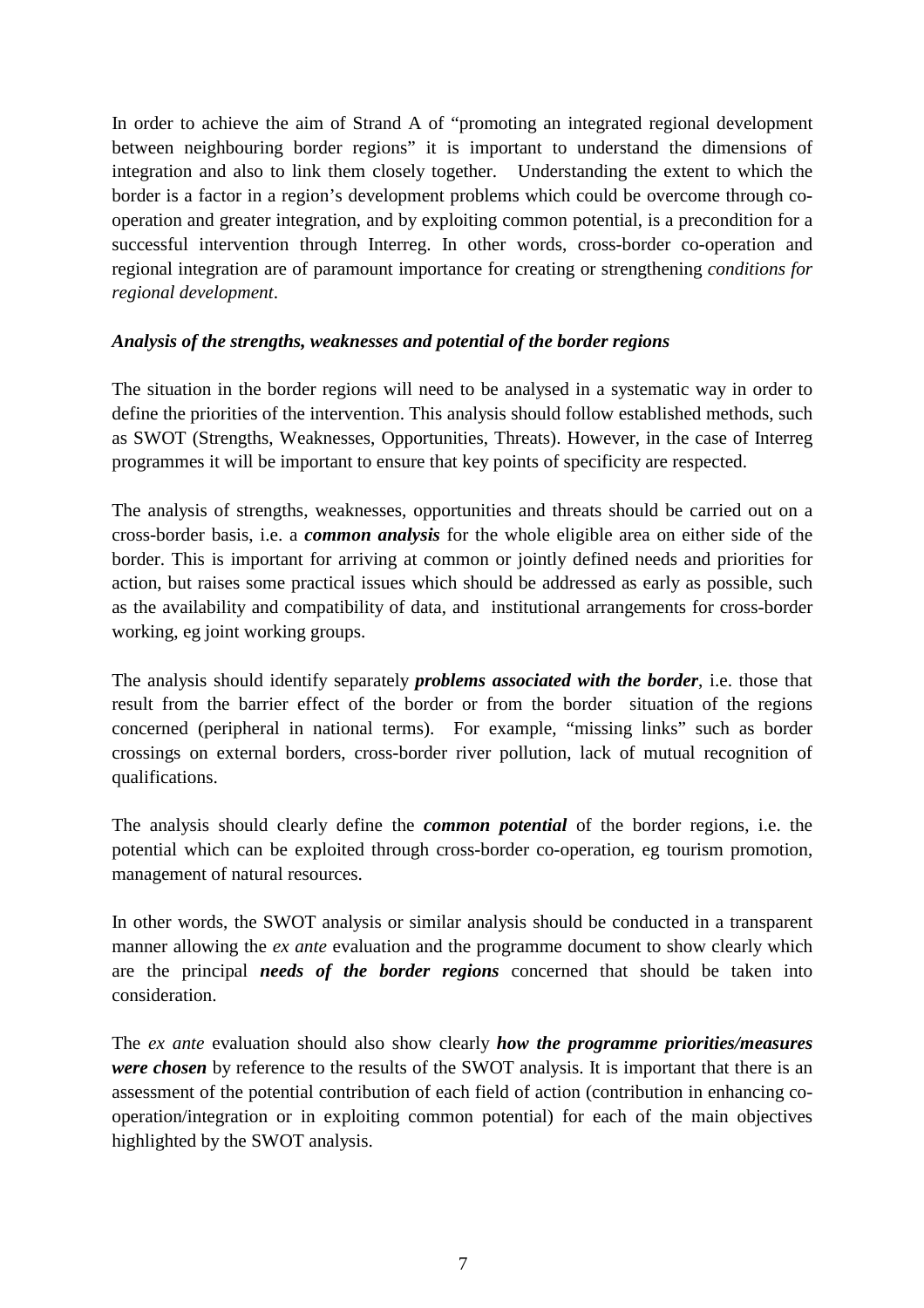*Table 1* illustrates in a simplified way how this can be done by using a grid (matrix) of SWOT results and eligible fields of action. The main points of the SWOT analysis can be presented under "problems" (including weaknesses and threats) which are associated with the border and common cross-border "potential" (including strengths and opportunities). The fields of action<sup>4</sup> can be those envisaged in the Interreg Guidelines for Strand A. The grid should be used to assess the contribution that each field of action can make - individually or in combination with other fields - towards solving each one of the problems or exploiting the areas of potential. Action may be needed in more than one field in order to tackle a particular problem/potential. For example:

- a combination of training actions and actions in favour of the recognition of these trainings at either side of the border and actions to improve public transport could contribute to solving problems of restricted cross-border access to jobs by unemployed people;
- a combination of actions in view of touristic SME development, environmental improvements and institutional co-operation can contribute to the exploitation of common cross-border tourism potential.

The assessment can be carried out initially at a broad level (with just a "tick" in each cell) and it can then be applied more rigorously by assessing for each cell of the grid the degree of contribution that particular elements/actions can make, within each field of action. As a full quantification of the potential contribution will not be feasible, at least an indication should be given of the major potential contributions. "Major" can be defined in terms of resources allocated to an action in the given programming period, or, on the other hand, for instance in terms of its contribution to the realisation of an objective.

The above approach can be followed for all types of borders. However evaluators will need to pay particular attention in the way that the analysis is conducted in the case of *maritime and mountain border regions*. In some cases the existing degree of co-operation/integration is too low<sup>5</sup> to allow a genuine cross-border co-operation programme to be effectively implemented in the timescale of the programming period 2000-2006 and certain actions within the framework of Interreg may not be adequate to address major obstacles. For example.

 $\overline{a}$ 4 The list of the fields of action is joined as annex IV to the Orientations INTERREG III : Communication of the Commission, COM (2000) 1101 Official Journal of 23.05.2000 (Series C 143)

<sup>(</sup>http://www.inforegio.cec.eu.int/wbdoc/docoffic/official/interreg3/).<br> $\frac{5}{2}$  As expressed in sentent indicators, such as these in Table 3 (eq. 1) As expressed in context indicators, such as those in Table 3 (eg low frequency / high cost of passenger transport in certain maritime borders, or little cross-border citizens' contact or business activity in certain mountain borders).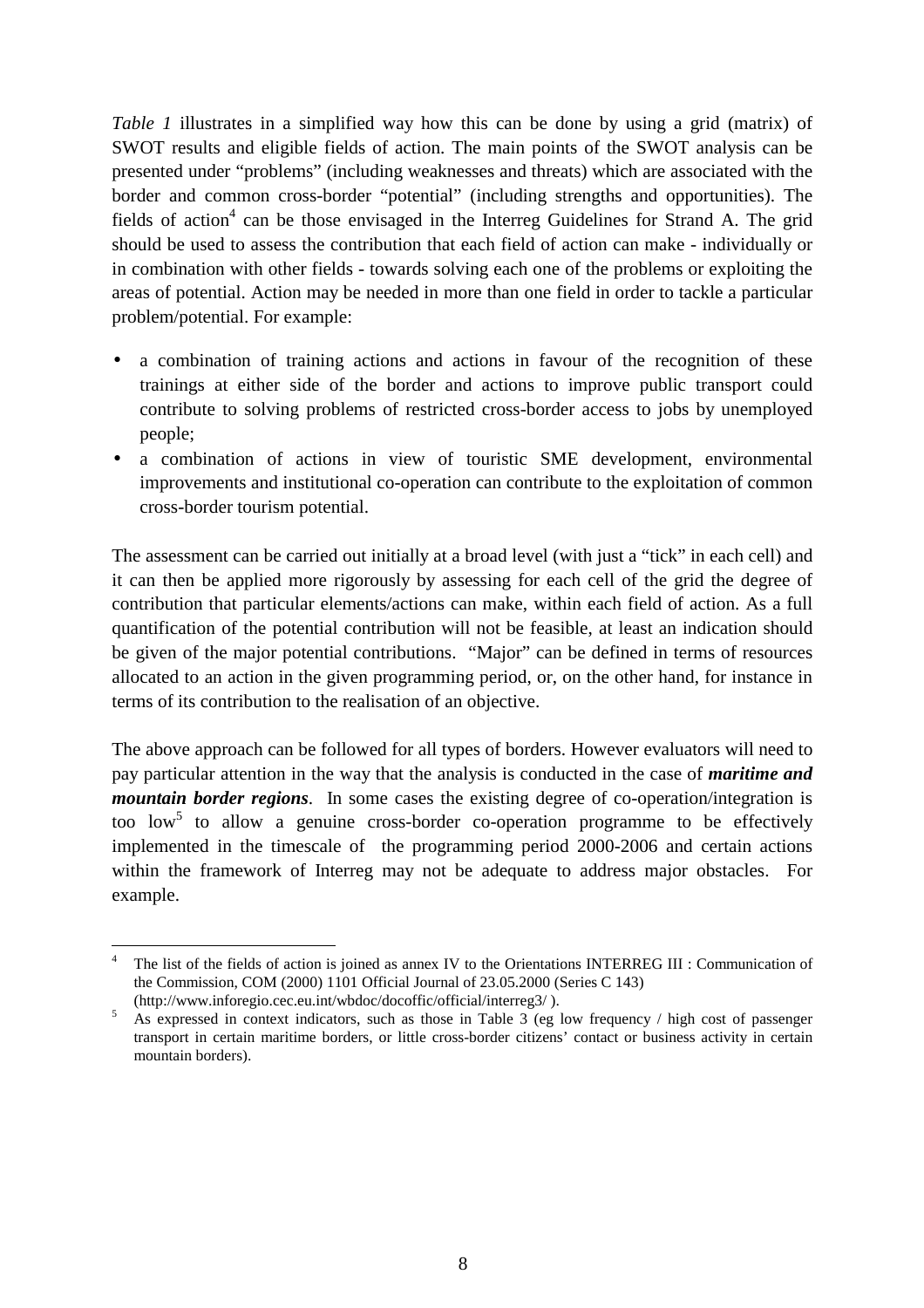| fields of<br>action:<br>main<br><b>SWOT</b><br>points: | development<br>Urban, rural,<br>coastal | development<br>Enterprise &<br>SME | Labour market &<br>social inclusion | culture & health<br>technology,<br>Research, | Environment &<br>energy | Transport &<br>telecoms | administrative<br>co-operation<br>Legal and | between citizens<br>& institutions<br>Co-operation | assistance<br>Technical |
|--------------------------------------------------------|-----------------------------------------|------------------------------------|-------------------------------------|----------------------------------------------|-------------------------|-------------------------|---------------------------------------------|----------------------------------------------------|-------------------------|
| <b>Problems</b>                                        |                                         |                                    |                                     |                                              |                         |                         |                                             |                                                    |                         |
| Problem No 1                                           |                                         |                                    |                                     |                                              | M                       |                         |                                             |                                                    |                         |
| Problem No 2                                           |                                         |                                    | M <sub>l</sub>                      |                                              |                         | $M_{\odot}$             |                                             |                                                    |                         |
| Problem No 3                                           |                                         | $M_{\bullet}$                      |                                     | $\sum_{i=1}^{m}$                             |                         | $\mathbb{Z}$            |                                             |                                                    |                         |
| Problem No                                             |                                         |                                    |                                     |                                              |                         |                         | $M_{\bullet}$                               |                                                    |                         |
| <b>Potential</b>                                       |                                         |                                    |                                     |                                              |                         |                         |                                             |                                                    |                         |
| Potential No 1                                         |                                         | M                                  |                                     |                                              |                         |                         |                                             | $M_{\ell}$                                         |                         |
| Potential No 2                                         | M                                       |                                    |                                     |                                              | $\sum_{i=1}^{m}$        |                         |                                             |                                                    | $\sum_{i=1}^{m}$        |
| Potential No 3                                         | $M_{\bullet}$                           | M                                  | $\sum_{i=1}^{m}$                    | $\overline{\mathscr{U}}$                     |                         |                         |                                             |                                                    |                         |
| Potential No                                           |                                         |                                    |                                     |                                              |                         |                         | M                                           |                                                    | $\mathbb{R}$            |

## *Table 1 : Illustration of Assessment of Contribution to Problems/Potential*

 $\mathcal{M}_{\mathcal{J}}$  : major contribution  $\mathcal{M}_{\mathcal{J}}$  : minor contribution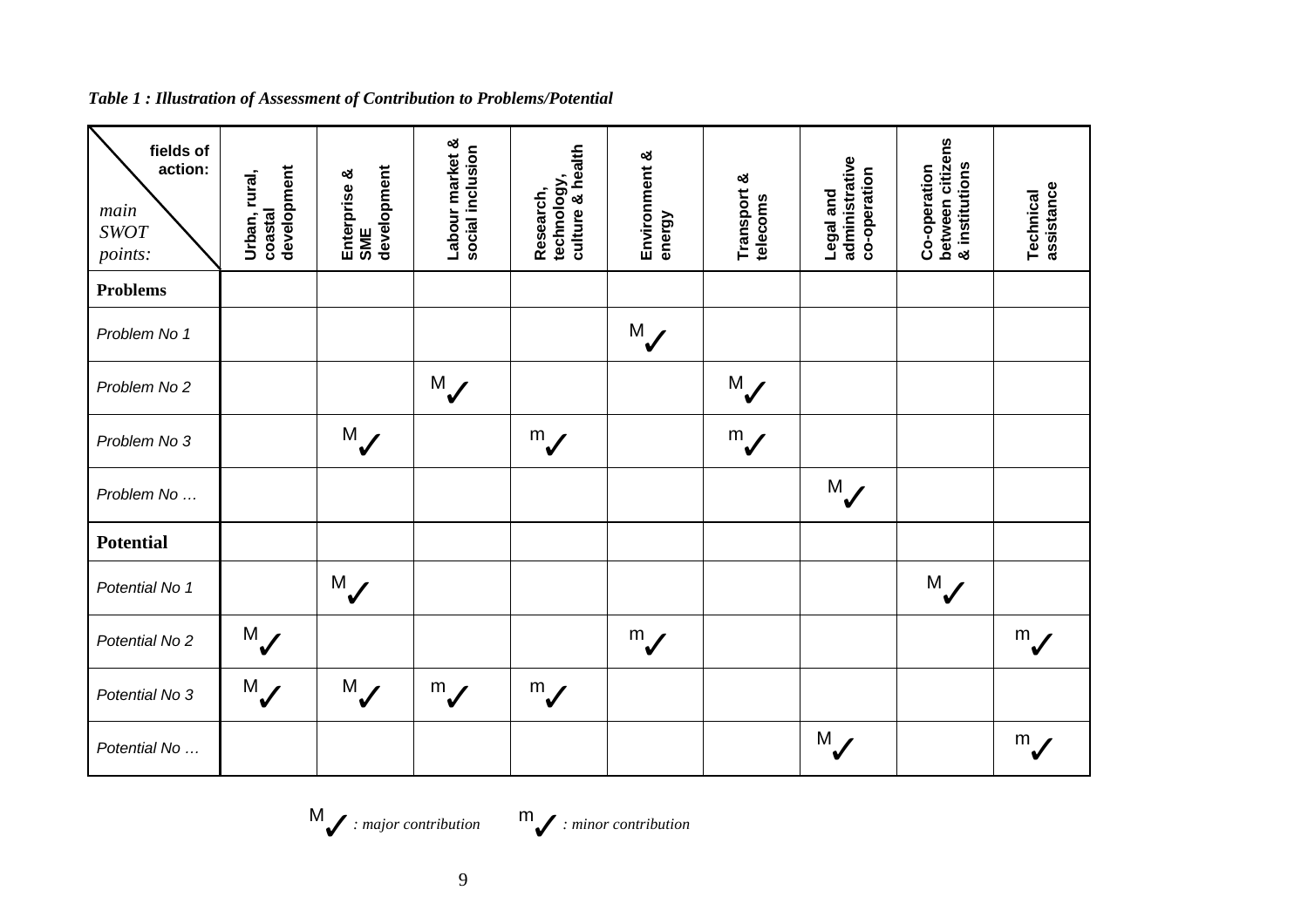# **1.3. The Rationale and Overall Consistency of the Strategy**

The *ex ante* evaluation should help understand how and to what extent individual parts of the programme (priorities / measures) correspond to the identified needs of the border regions concerned. It should also show how the priorities/measures of the programme will contribute to the aims of Strand A of Interreg, and will not merely be additional but identical actions to those included in mainstream Structural Funds programmes.

# *Relevance*

Strand A of Interreg III is dedicated to "promoting integrated regional development between neighbouring border regions". The priorities and measures of an Interreg IIIA programme must be contributing in a transparent way to these general aims of Interreg, through:

- the choice of relevant types of action from a wide range of eligible types of action specified in the Guidelines of the Commission<sup>6</sup>;
- the manner in which these actions are implemented through cross-border co-operation (jointly developed and implemented projects, with partners from the two sides of the border).

# *Consistency*

Internal consistency must be maintained within the programme, including the programming complement, covering all its aspects including objectives, priorities and measures, as well as method of implementation (publicity/promotion, programme-level and measure-level selection criteria for project selection, co-funding, etc).

Greater consistency is likely to be achieved by:

- avoiding dispersion of actions and by ensuring that the intervention is focused on a small number of carefully chosen and defined priorities with appropriate and effective measures;
- having a clear understanding of how each "string" of objectives/activities /implementation methods ultimately leads to outputs/results/impacts, ie a clear causeand-effect assumption as to why and how an action will lead to a change in the initial situation in the border regions concerned.

 $\overline{a}$ 6 Cf. Annex IV Communication of the Commission, COM (2000) 1101 Official Journal of 23.05.2000 (Series C 143) (http://www.inforegio.cec.eu.int/wbdoc/docoffic/official/interreg3/ ).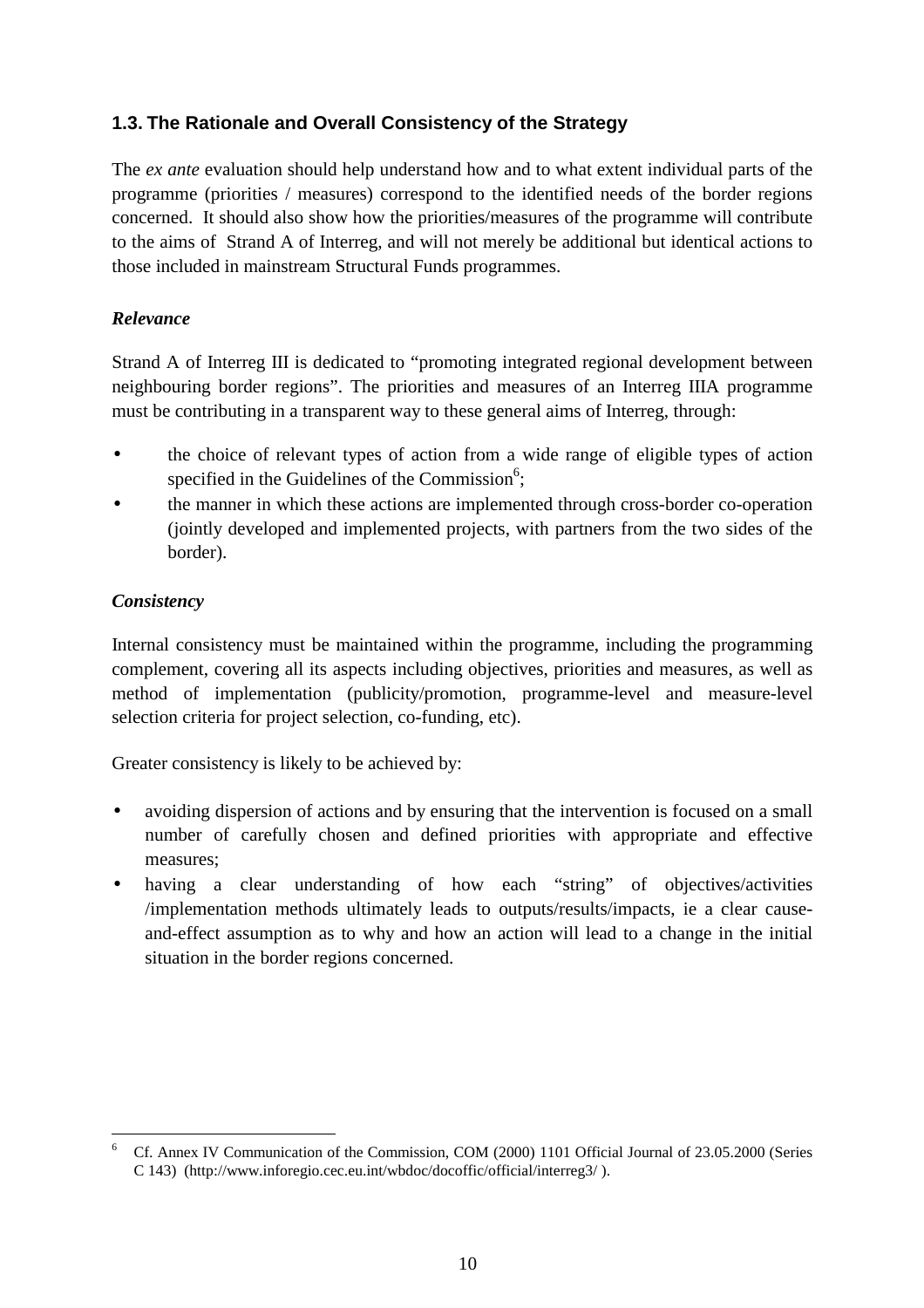# *Complementarity*

In the case of Interreg programmes the *ex ante* evaluation should specifically aim to understand and to help state clearly the strategic links between the Interreg programme and any other regional development interventions pursued through the Structural Funds (and possibly other, national/regional, structural policy instruments).

In practical terms, for each priority/measure of the Interreg programme, it should be established whether it complements or enhances another measure in another programme (or *vice versa*). It will also be important to define the scale of any related interventions (eg financial resources), since proportionality is an important factor in selecting indicators and assessing results/impact of the intervention.

# **1.4. Quantification of Objectives**

For all Structural Funds programmes the quantification of objectives is a crucial step that allows "the establishment of what a programme is supposed to achieve". Past experience shows that this is much more difficult to achieve for Interreg programmes than for any other category of Structural Funds programmes. There are many explanations for this situation, including the following:

- there are certain Interreg programme objectives and actions which are intangible, eg "to create a climate of co-operation";
- many of the effects (results/impacts) of Interreg programmes are of an indirect nature and can only be seen in the long term (eg "to create co-operation networks, achieve agreements, etc);
- it is difficult to distinguish the effects of Interreg programmes from effects caused by other programmes (either from those of other (often larger in financial resources) Structural Funds interventions or from those of other policy measures);
- heterogeneity and dispersal of measures and projects makes it more difficult to aggregate outputs/results/impacts through the use a small number of quantitative indicators.

Limitations on meaningful quantification represent one of the greatest challenges in Interreg evaluation and can be addressed up to a point through precautions such as:

- constructing a system of indicators specifically for Interreg purposes, as presented in Part 2;
- undertaking data collection on a cross-border basis, normally requiring surveys;
- using qualitative methods in combination with quantitative ones (preferably using mixed packages of qualitative and quantitative indicators for each "evaluation field" , (eg "cross-border partnership: quality and intensity of co-operation"), rather than relying on isolated indicators – see Part 2);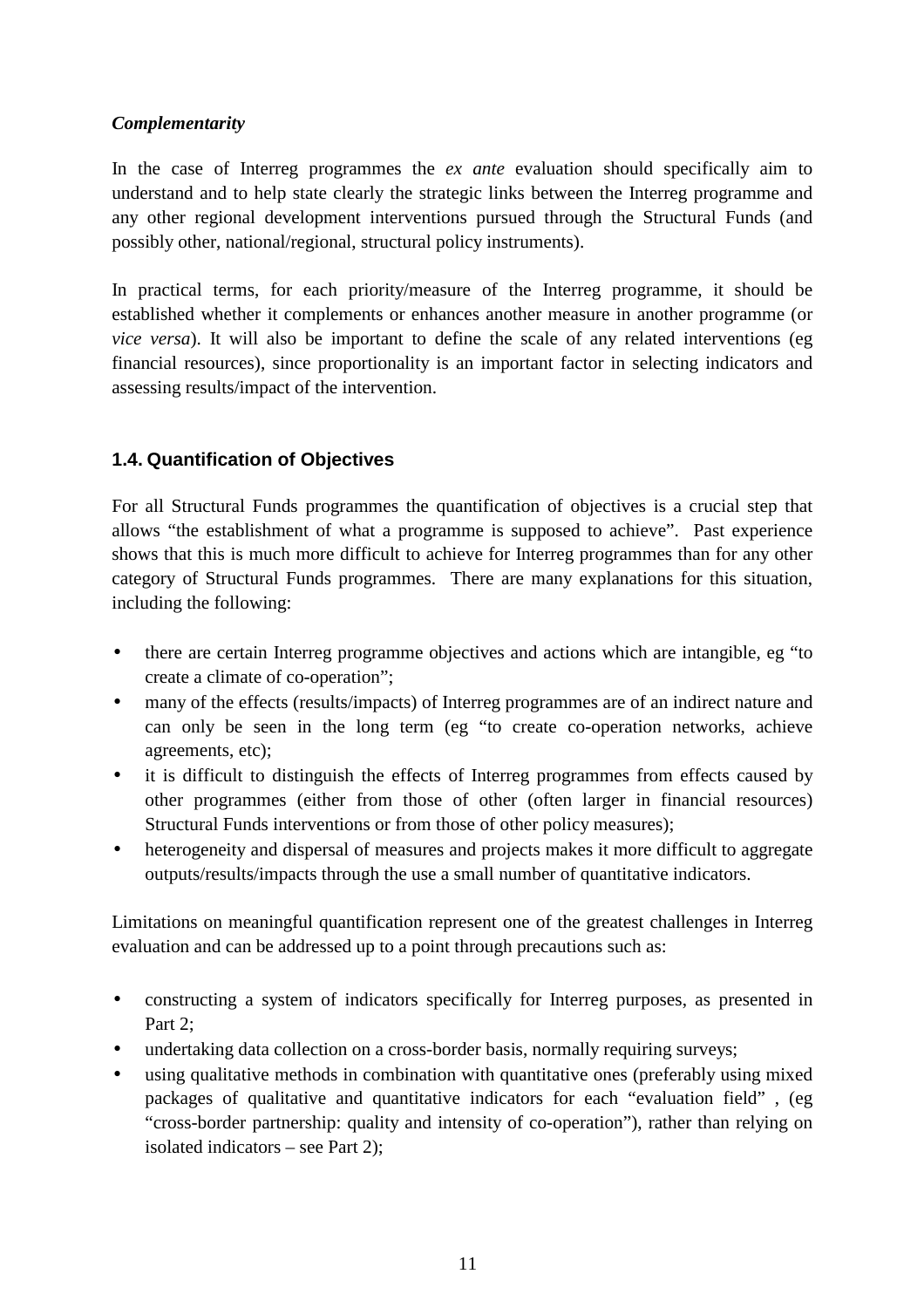investing in a thorough definition of the starting position (baselines), including definition of the degree of cross-border regional integration (preferably, in relative terms to other adjacent regions in the same Member State – see Part 2), and the prevailing conditions (and processes) for cross-border co-operation.

# **1.5. Estimate of Expected Impact**

In accordance with the general aim of Strand A of Interreg III, the programmes will be expected to have an impact in terms of both dimensions, namely greater transborder integration and regional development. This presents the challenge of achieving an adequate "measurement" of the expected impact on social and economic cohesion.

In other words, it is not possible or appropriate to expect to measure their impact in simple "final impact" terms, such as GDP and jobs, as for mainstream Structural Funds programmes. A more complex and subtle set of "measurements" will be required to reflect the impact achieved by the programme, including intermediate impacts and qualitative elements.

Interreg programmes are implemented in most regions in parallel to other (and financially more important) structural interventions. Therefore, the complementarity and proportionality of the Interreg intervention are major additional factors in deciding how to estimate the impact of the intervention and in assessing the justification of the resources allocated (see also 1.3, above).

In the case of relatively small<sup>7</sup> Interreg programmes, which are clearly focused on achieving greater cross-border co-operation and integration, it will therefore be more appropriate to ask for impacts in terms of changes in development conditions rather than development itself. (i.e. intermediate impacts). Conversely, if programmes were to be accepted under Interreg IIIA with a limited degree of cross-border co-operation and integration, greater emphasis would need to be placed on normal criteria, similar to those used for mainstream regional development programmes.

# **1.6. Implementation System**

In the majority of the internal land borders and some maritime borders in Northern Europe, there are already fully integrated management structures and processes in place for Interreg IIA programmes. The Guidelines envisage that such arrangements will be put into effect for all Interreg IIIA programmes, and based on good practice in Interreg IIA they should include:

• a *cross-border partnership* of regional/local authorities, with participation if appropriate of national authorities, socio-economic partners and NGOs, will be involved in the

<sup>&</sup>lt;sup>7</sup> "Small" either as a proportion of total Structural Funds interventions in the regions concerned or as €/ inh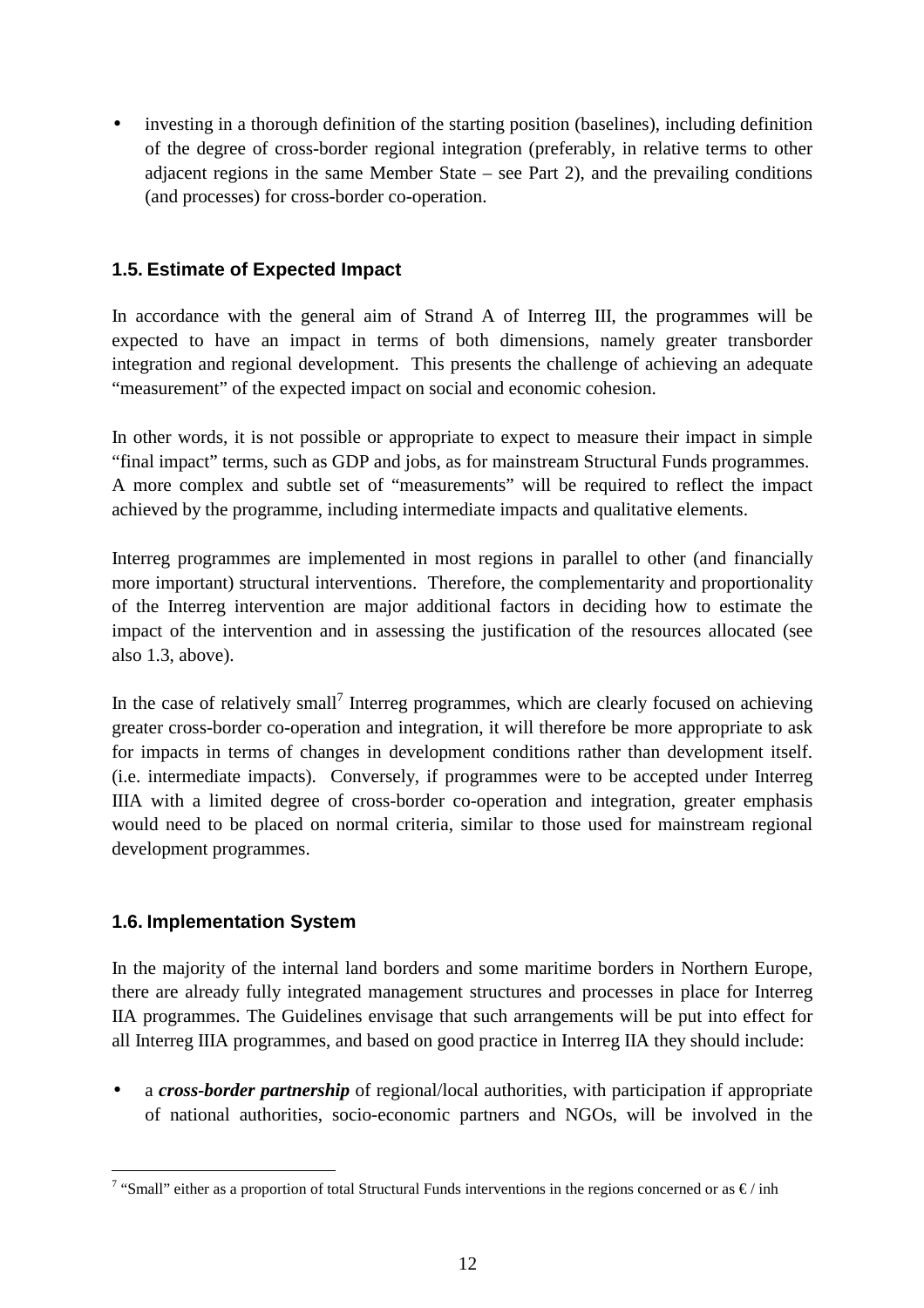*preparation of the programme proposal* and for the *management of programme implementation*;

- *A management authority* in charge of preparing the decisions to be taken by the Monitoring Committee and the Piloting Committee(s) in charge of the selection and follow-up of the operations;
- *A financial management* system allowing a Feder bank transfer onto a single bank account of the clearance or managing authority;
- Where appropriate, a *convention between the different* authorities of the Member States participating in the programme which constitutes a formal agreement between the partners, covering all aspects of the implementation process;
- Where appropriate, a *convention covering the legal and financial responsibilities* of the different partners at project level;
- The *transborder character or significance* of the selected operations,
- *common monitoring and evaluation framework*;

The evaluators should pay particular attention to implementation aspects which are not normally required in mainstream programmes, such those mentioned above, as well as to the method of programme preparation, since preparation in an integrated cross-border way is the first condition for achieving effective co-operation and integration in implementation.

*Ex ante* evaluation should analyse if an integrated implementation system has been set up that is adequately prepared to operate effectively and efficiently from the start of the implementation period. In cases where such integrated arrangements are put in place for the first time under Interreg IIIA, adequate technical assistance provision should also be made.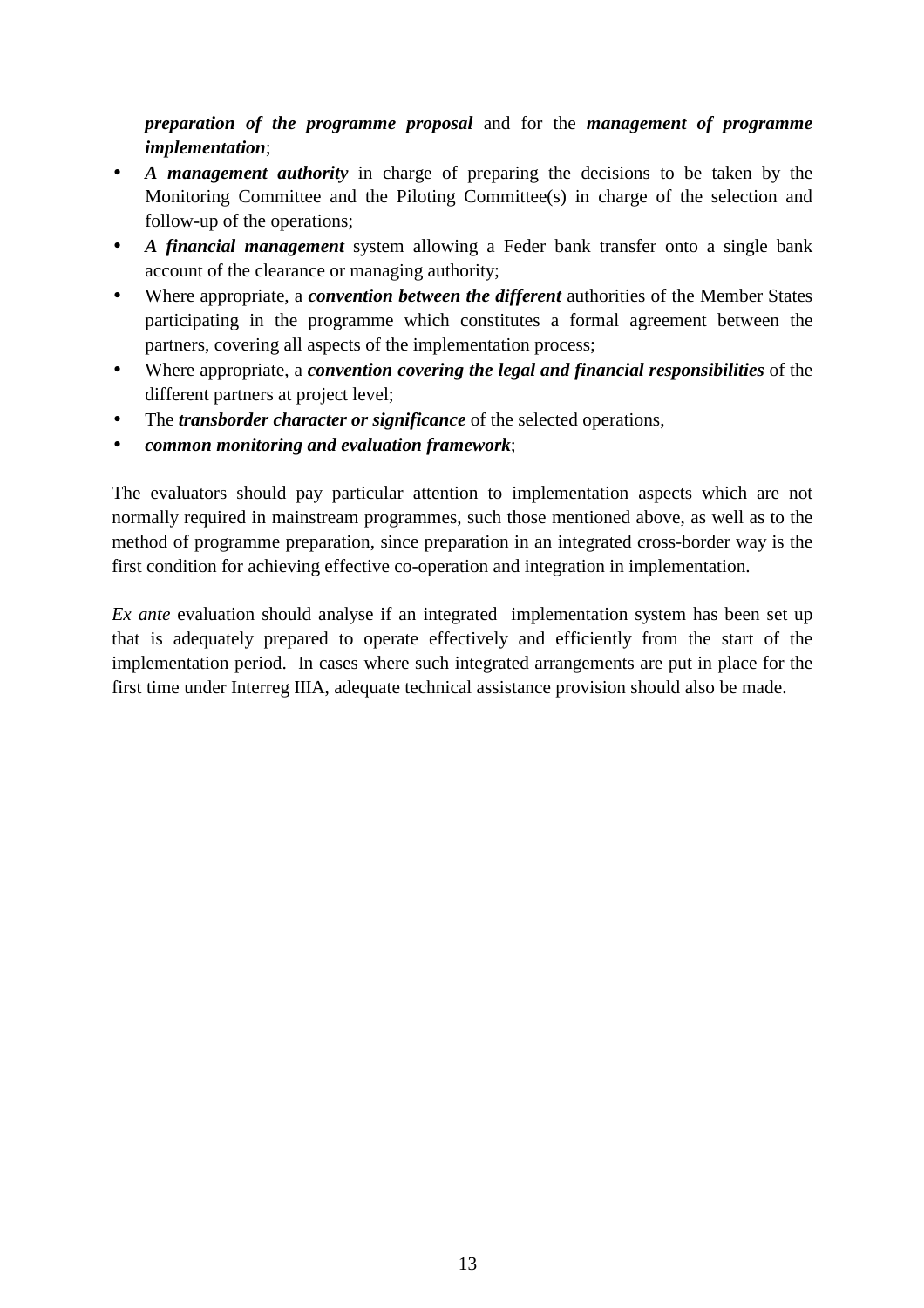# **PART 2: INDICATIVE METHODOLOGY CONCERNING A SYSTEM OF INDICATORS FOR MONITORING AND EVALUATION**

## **2.1. Framework**

The Commission Working Paper  $N^{\circ}$  3: "Indicators for monitoring and evaluation: an indicative methodology", is here the frame of reference (structure, quantification, keyindicators). The examples of indicators described hereafter as well as in the attached tables aim to address the problems and the individual characteristics of the actions carried out in the field of cross-border co-operation.

It is recommended that the list of the Commission relating to the fields of intervention in Structural Funds categories, for the identification and the encoding of measures and projects (see Annex I), be used as far as possible.

The examples of indicators outlined below and in the accompanying tables is designed to fit the specific characteristics of Interreg IIIA, and to overcome or minimise the difficulties that have arisen to date in monitoring and evaluating Interreg programmes under Interreg I and IIA. Their overall approach follows the logic and terminology adopted in the Commission's Working Paper 3: Indicators for Monitoring and Evaluation: An indicative Methodology.

The logical framework is illustrated in *Table 2*, below, and includes suggestions for Interregspecific indicators to meet the requirements of a number of aspects of evaluation, including all types of eligible action. In practice, those responsible for programming and for establishing the evaluation framework of a programme will be expected to identify a much smaller number of indicators. They can do so by selecting indicators from those presented in the tables below or by developing appropriate ones to suit the particular needs of the programme concerned. In addition, they will probably need to select and use, as appropriate, some of the standard indicators required for mainstream Structural Funds programmes. Suggestions can be found in the Working Paper 3.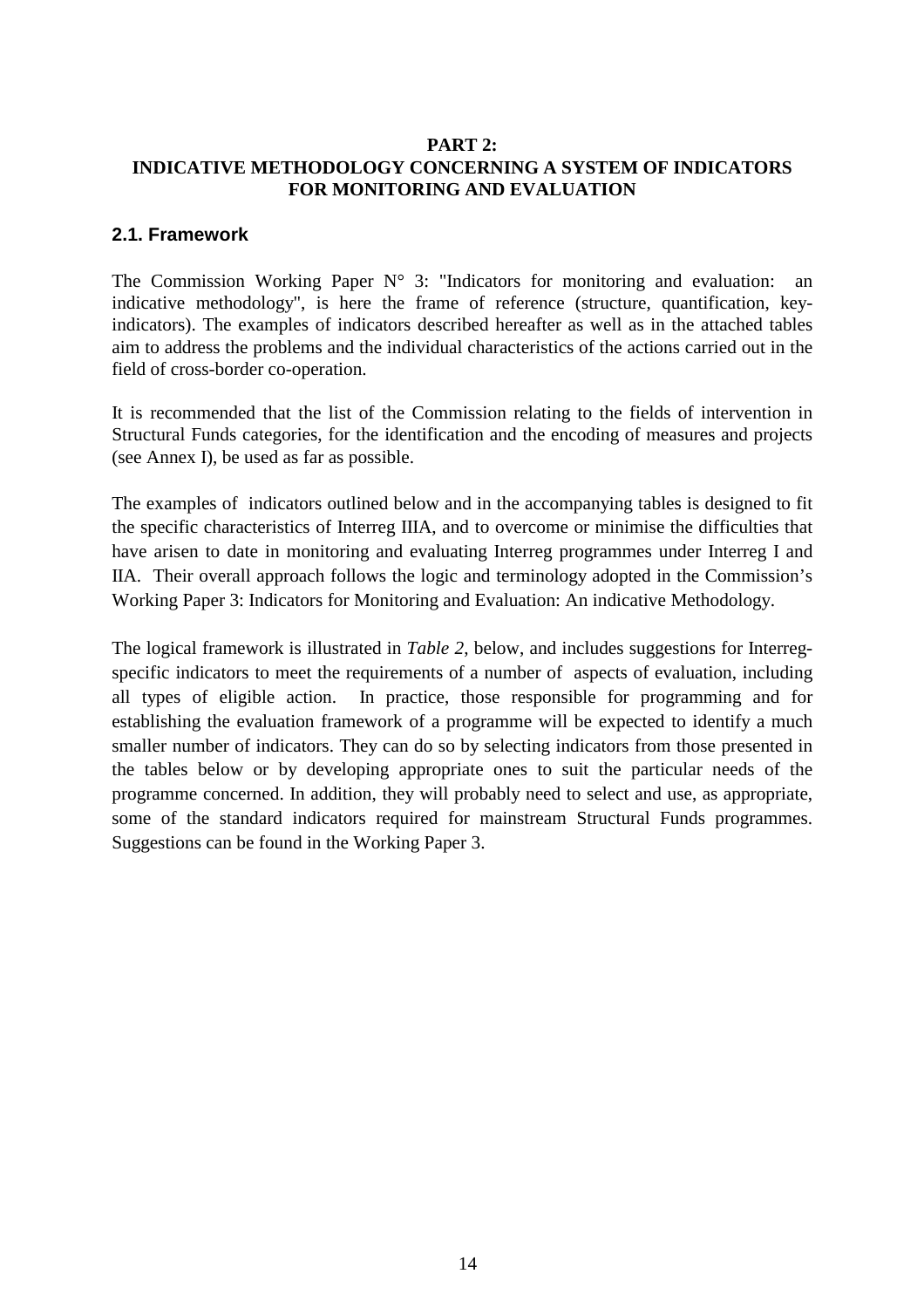| Intervention logic <sup>8</sup> |                         | <b>Examples of indicators</b>                                        |                                                                                                                                   |  |
|---------------------------------|-------------------------|----------------------------------------------------------------------|-----------------------------------------------------------------------------------------------------------------------------------|--|
|                                 |                         | <b>Mainstream</b>                                                    | Interreg-specific                                                                                                                 |  |
| Global<br>objectives            | <b>Impacts</b>          | Reduction in<br>unemployment amongst<br>target groups                | Increase in cross-border<br>commuting / recruitment on<br>other side of border                                                    |  |
|                                 |                         |                                                                      |                                                                                                                                   |  |
| Specific<br>objectives          | <b>Results</b>          | Improvement in<br>employability of target<br>groups through training | Improved cross-border<br>employability through dual<br>qualifications (percentage of<br>people with recognised<br>qualifications) |  |
|                                 |                         |                                                                      |                                                                                                                                   |  |
| Operational<br>objectives       | <b>Outputs</b>          | Provision of training to<br>defined target groups                    | Number of people trained in<br>recognised qualifications                                                                          |  |
|                                 |                         |                                                                      |                                                                                                                                   |  |
|                                 | Programme<br>operations |                                                                      |                                                                                                                                   |  |

*Table 2 : Indicators and intervention logic of a programme* 

# **2.2. Selecting appropriate indicators**

# *Context / Impact Indicators*

 $\overline{a}$ 

These indicators are needed in order to define:

- the *situation* before the Interreg IIIA programme intervention (baseline<sup>9</sup>);
- the global *objectives* of the intervention; and
- ultimately the *impact* achieved by the intervention.

*Table 3* presents a range of possible quantitative and qualitative indicators concerning the socio-economic, physical and institutional aspects of co-operation/integration. For example, enterprises with cross-border business activity of enterprises in the border regions concerned, labour force with recognised qualifications versus total student population, co-operation agreements between public services.

Additional indicators concerning the level of development or development problems can be used, eg from those presented in Working Paper 3 concerning mainstream SF programmes (regional GDP, employment, productivity, competitiveness).

<sup>8</sup> see Figure 1, Working Paper 3 : Indicators for Monitoring and Evaluation : An indicative Methodology (http://www.inforegio.cec.eu.int/wbdoc/docoffic/working/sf2000c\_en.htm).<br>9 Baseline data refer to the initial value against which a context or impact indi-

Baseline data refer to the initial value against which a context or impact indicator is subsequently measured.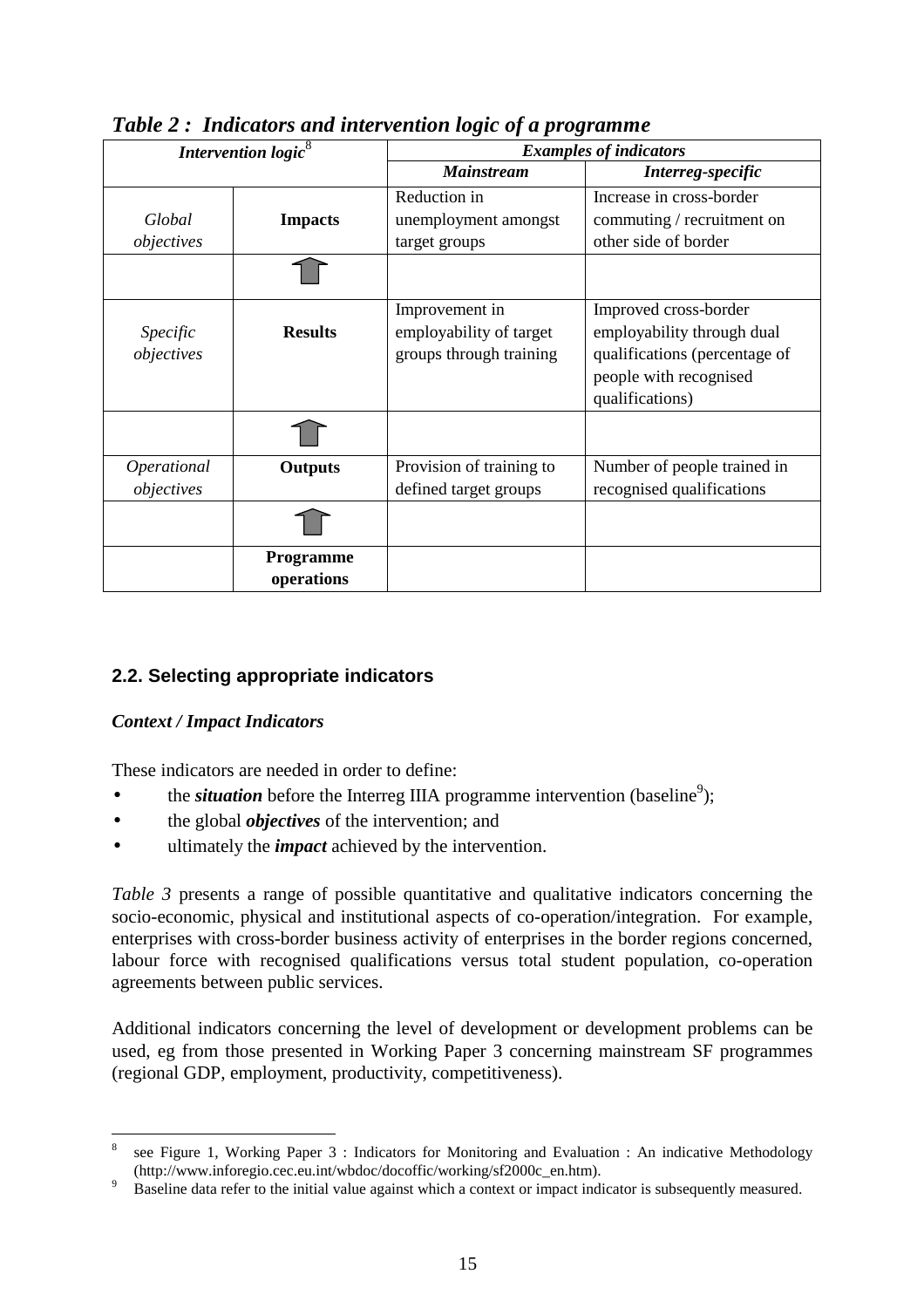It is important to attempt to express indicators of co-operation / integration in relative terms, i.e. to measure the degree of contact/co-operation of a given border zone with the zone at the other side of the border as a ratio of measurement of contact/co-operation with the zones adjacent to that border zone within the same Member State.

# *Output / result indicators*

These indicators are needed for the specific components of a programme, namely measures and, in aggregated form, priorities. To operationalise such indicators, one has to establish a "definition" for both quantitative and qualitative indicators, as well as an appropriate "measurement" for quantitative ones, as illustrated in the examples of *Tables 2 and 4,* and below.

If a measure has the operational objective of increasing the number of people with qualifications recognised at either sides of the border by offering training leading to such qualifications to certain target groups:

- the *output indicator* could be "number of people trained for or gained recognised qualification" (eg 200 people trained/obtained the qualification).
- the *result indicator* could be the "percentage of people in the labour force with recognised qualifications" (an increased percentage, say, a baseline value of 5% with recognised qualifications and a result value of 7%);

If a measure has the objective of reducing travel time between two cities on either side of the border by eliminating a missing link between the road networks (eg construction of a border crossing or length of road):

- the *output indicator* could be the creation of the missing link border crossing or length of road (a "definition" without "measurement" would be appropriate, e.g.: "to complete the construction of the link or "the link to be fully operational", say, in case a lack of customs staff etc prevent operation, if the link is on an external border).
- the *result indicator* could be the average journey time (say, with a baseline value of 4 hours, and result value of 1 hour – i.e. reduction of journey time by 3 hours);

*Table 4* suggests indicators by eligible type of action for Interreg IIIA, and others may be found in Working Paper 3. Some of the context/impact indicators may also be appropriate, if they correspond to a specific field of action chosen by the programme. For example, if the objective of a measure is to increase cross-border business activity, an appropriate indicator would be the turnover of SMEs obtained from the other side of the border (ie an indicator suggested in Table 3 for expressing the degree of socio-economic integration).

Using isolated indicators may prove too limiting and rather unsatisfactory for border regions which have already achieved deeper integration (eg euroregions). Already in Interreg IIA some of them have proposed in their evaluation studies a focus on certain "evaluation fields" (eg "cross-border partnership: quality and intensity of co-operation", "cross-border identity / image") using a combination of qualitative and quantitative indicators for each field.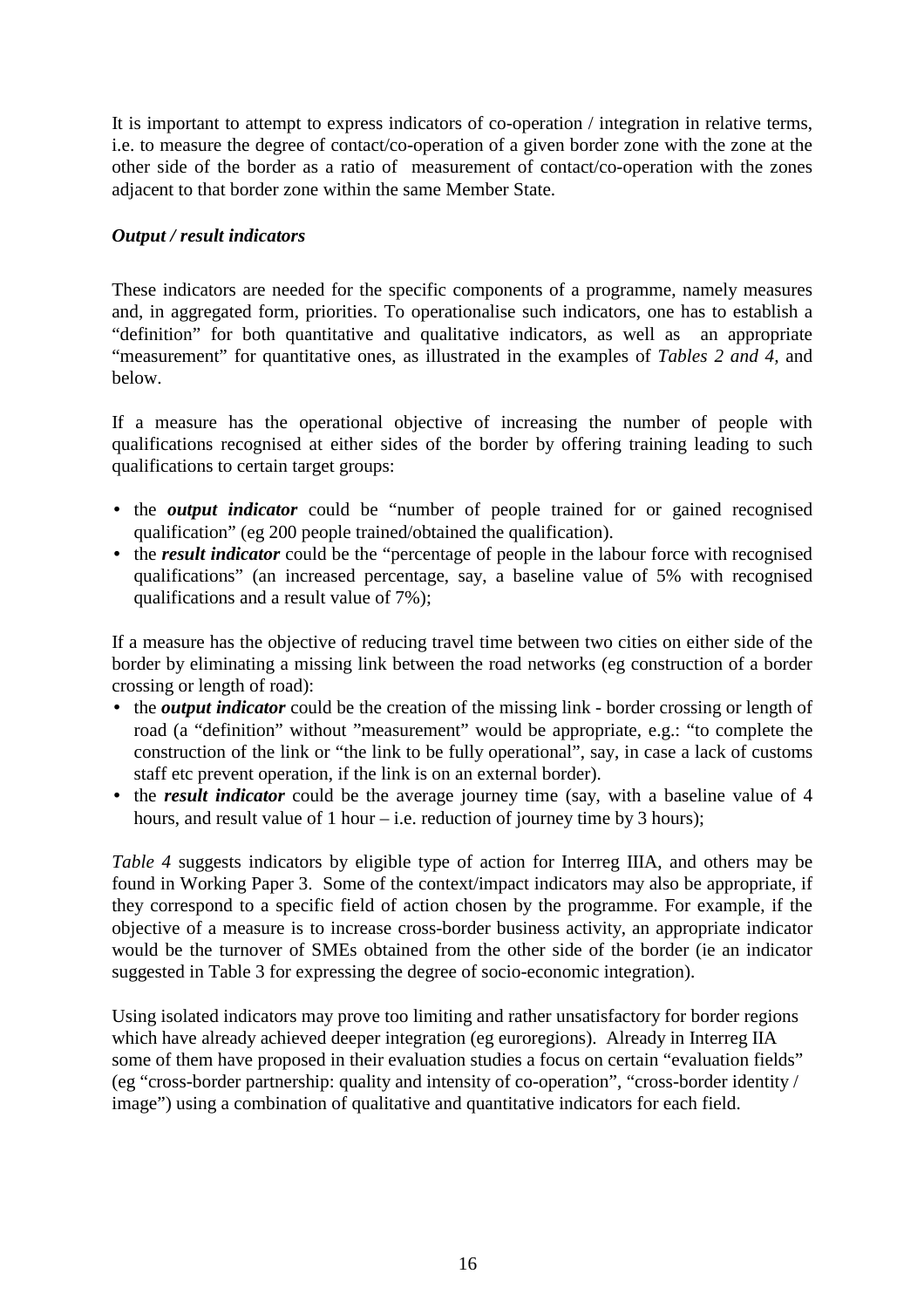|     | <b>Type of Indicator</b>                                                                                                      | <b>Definition</b>                                                                                                                                                  | Measurement**                                                                                                                                                            | <b>Nature</b>   | Source of<br>info |
|-----|-------------------------------------------------------------------------------------------------------------------------------|--------------------------------------------------------------------------------------------------------------------------------------------------------------------|--------------------------------------------------------------------------------------------------------------------------------------------------------------------------|-----------------|-------------------|
| 1.  | <b>Institutional Situation</b>                                                                                                |                                                                                                                                                                    |                                                                                                                                                                          |                 |                   |
| 1.1 | Degree of co-operation in<br>"essential" public services                                                                      | Contact / co-operation between<br>organisations responsible for emergency<br>services, environmental protection,<br>hospitals, natural resource management,<br>etc | % of organisations with:<br>informal contacts;<br>ad hoc forums;<br>co-operation agreements (eg between fire<br>services)<br>formal cross-border structures<br>$\bullet$ | QL / QT         | 1, 3              |
| 1.2 | Degree of co-operation in<br>other fields                                                                                     | Contact / co-operation between<br>socio-economic organisations (eg<br>chambers of commerce, training<br>agencies, universities, etc)                               | % of organisations with:<br>informal contacts;<br>ad hoc forums;<br>co-operation agreements<br>formal cross-border structures                                            | QL / QT         | 1, 3              |
| 2.  | <b>Physical Situation (Infrastructure and Utilities)</b>                                                                      |                                                                                                                                                                    |                                                                                                                                                                          |                 |                   |
| 2.1 | Connections between<br>networks:<br>Transport networks<br>(road, rail)<br><b>Utilities</b><br>$\bullet$<br>Telecoms<br>Energy | Elimination of missing links<br>(or, integration of networks)                                                                                                      | Completion and operation of missing links                                                                                                                                | QL              |                   |
| 2.2 | Cross-border public<br>transport                                                                                              | Cross-border passenger services                                                                                                                                    | Availability of cross-border passenger services                                                                                                                          | QL              | $\mathbf 1$       |
| 2.3 | Cross-border postal<br>services                                                                                               | Passenger transport cost/frequency<br>Cost/speed of postal service between<br>adjacent regions                                                                     | Cost/frequency *<br>Cost/speed *                                                                                                                                         | QT<br><b>OT</b> | 3<br>3            |
| 2.4 | Cross-border telecoms                                                                                                         | Cost of telecoms between adjacent<br>regions                                                                                                                       | $Cost *$                                                                                                                                                                 | <b>QT</b>       | 3                 |

# *Table 3 : Examples of Interreg-specific Context / Impact Indicators*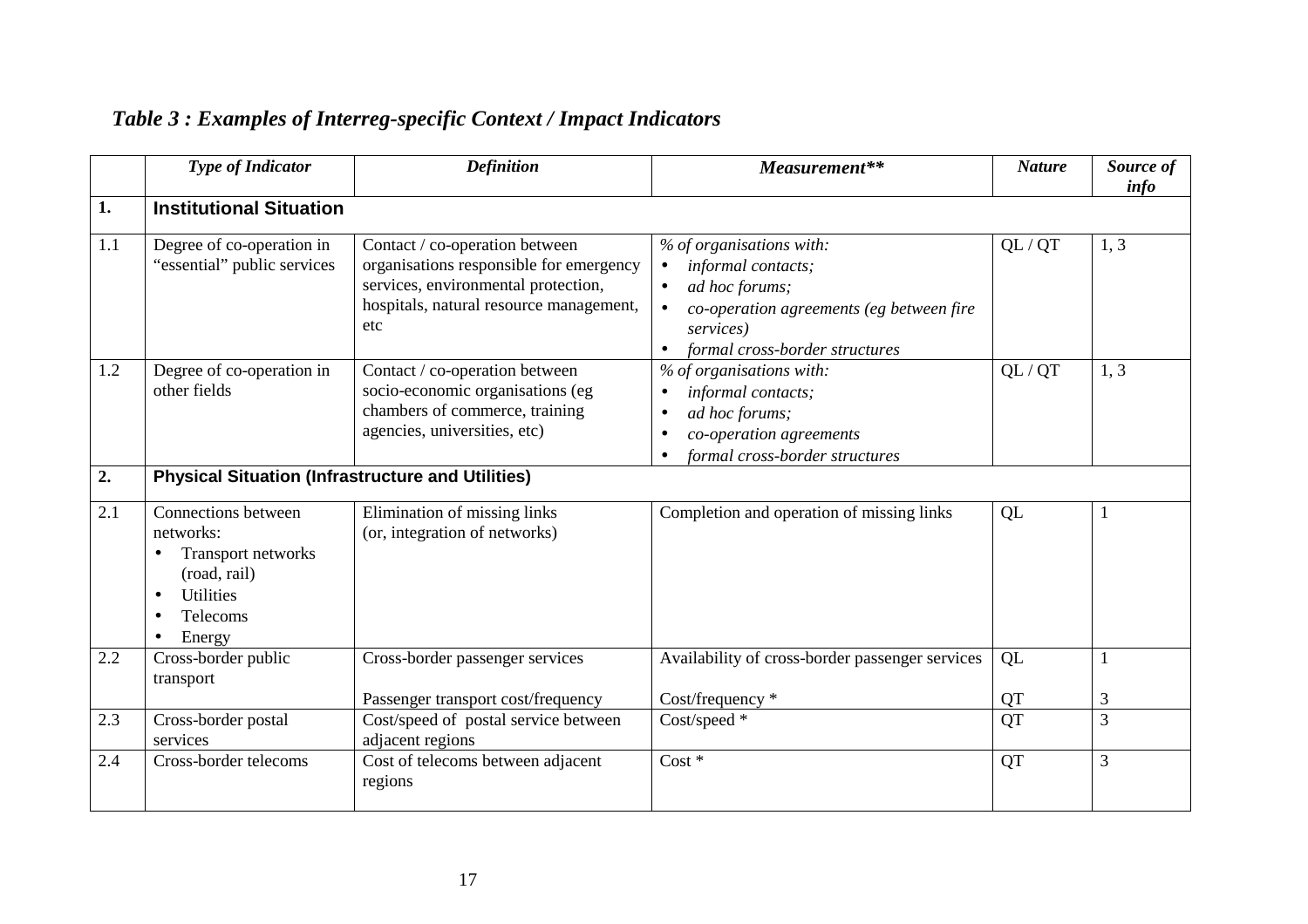| 3.  | <b>Socio-economic Situation</b>               |                                                                                                         |                                                                                                                                 |    |   |  |
|-----|-----------------------------------------------|---------------------------------------------------------------------------------------------------------|---------------------------------------------------------------------------------------------------------------------------------|----|---|--|
| 3.1 | Citizens' cross-border<br>affinity / activity | Inhabitants on one side understanding /<br>using the language of the other side                         | % of population speaking other side's language<br>% of population following other side's media:<br>radio, TV, newspapers        | QT | 3 |  |
|     |                                               | Inhabitants on one side visiting friends,<br>cultural facilities/events, shopping, etc<br>on other side | % of population & frequency                                                                                                     | QT | 3 |  |
| 3.2 | Cross-border business<br>activity             | Enterprises on one side of the borders<br>with business interests on the other side                     | % with contacts on other side *<br>% selling significant part (eg % of turnover) of<br>their goods/services to the other side * | QT | 3 |  |
| 3.3 | Cross-border labour market<br>activity        | Workers involved in cross-border<br>activity                                                            | % working on other side*<br>% with dual qualifications                                                                          | QT | 3 |  |
| 3.4 | Cross-border educational<br>activity          | Students involved in cross-border<br>activity                                                           | % studying on other side*<br>% studying for dual qualifications                                                                 | QT | 3 |  |

\* Can be expressed as the ratio of the cross-border value over its equivalent value for adjacent region(s) in same Member State. Eg if 10% of enterprises sell services/goods to the region on the other side of national border and 40% to the equivalent adjacent regions in the same Member State, the ratio of integration is 25%. A target can be set to raise it to, say, 50% by the end of the programme.

\*\* or proof of fulfilment of objective, if qualitative indicator

**QL**: qualitative **QT**: quantitative

**1:** programme records / monitoring reports **2:** statistical sources **3**: survey / study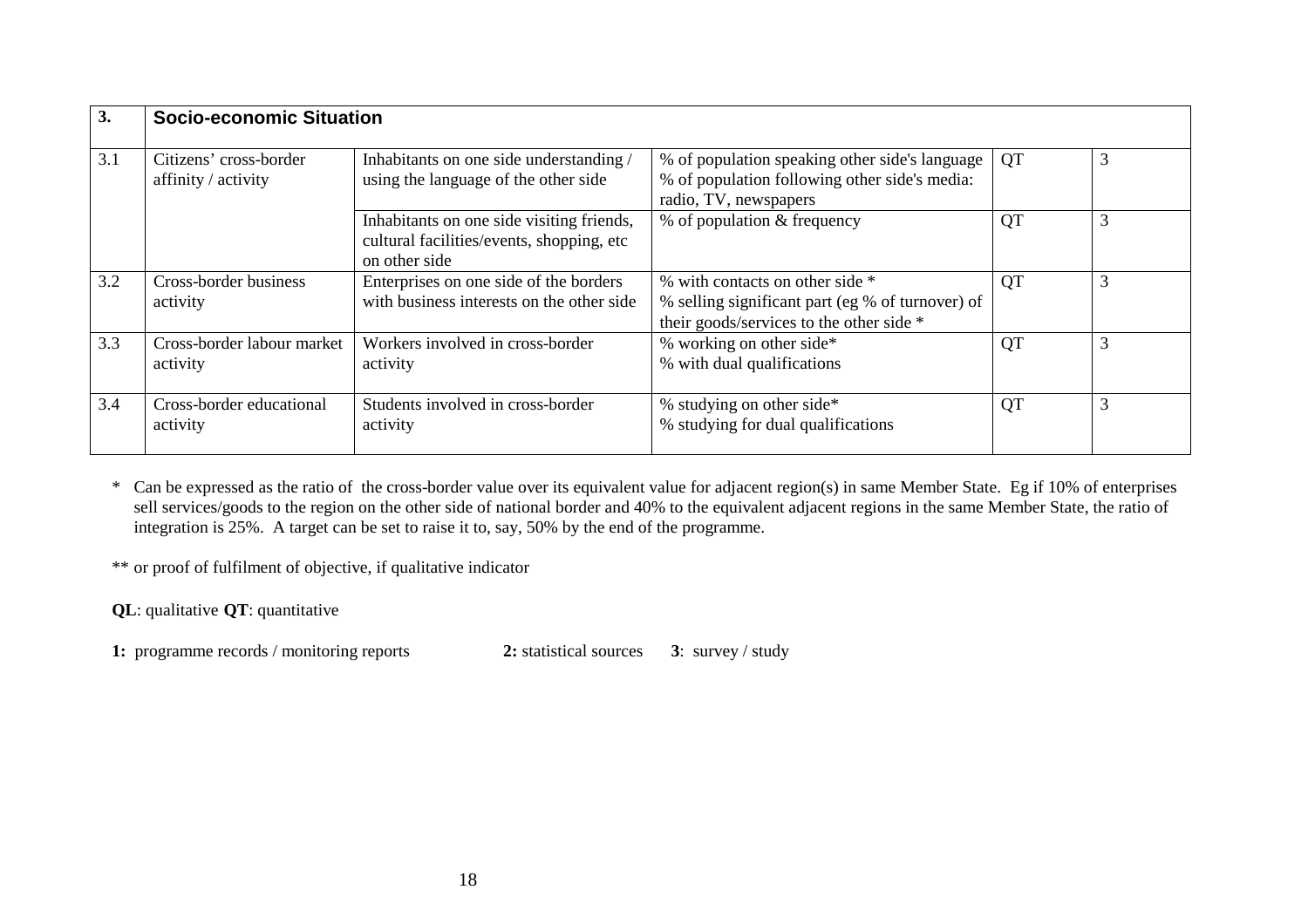#### *Ref. Output Result Type of Indicator*  $\qquad$  | *Definition* | *Measurement<sup>\*</sup> / Nature* | *Source* **1. Promotion of urban, rural and coastal development**  1.1a | Output | Planning systems | Common planning for border regions (or specifically for urban or rural or coastal areas) Establishment of co-operation between planning departments: • Planning forums (QL) • joint working groups (OL) • joint studies (QL/QT) • common planning guidelines or plans  $(OL)$ 1.1bResult Intensity and quality of urban, rural, coastal development Balanced development of the cross-Balanced development of the cross-<br>border area(s)  $\left\{\n\begin{array}{c}\n\text{Achievement of balanced development in terms of eq building construction (OT),\n\end{array}\n\right.$ growth in jobs (QT), environmental/visual quality (QL), etc **2. Development of entrepreneurship, SMEs, tourism and local development and employment initiatives**  2.1a Output SME cross-border networking Contact / co-operation between SMEs Number of SMEs involved in cross-<br>border projects (QT) 2.1b Result SME cross-border networking SMEs involved in cross-border co-SMEs involved in cross-border co-<br>operation  $\begin{array}{c|c}\n\text{Increase in percentage of SMEs of SMEs}\n\end{array}$ • co-operation agreements (OT) • joint ventures (OT) 2.2a Output Marketing of quality tourism Common marketing strategy and marketing activities • Co-operation structures between tourism offices (QL) • Joint information services (OL) • Joint promotion campaigns(QL) 2.2b Results Marketing of quality tourism Numbers of tourists Increase in number of tourists: • in quality tourism (QT) • in visitors staying on both sides of the

*of info* 

1

2,3

3

1

2,3

border (QT)

# *Table 4 : Examples of Interreg-specific Output/Result Indicators*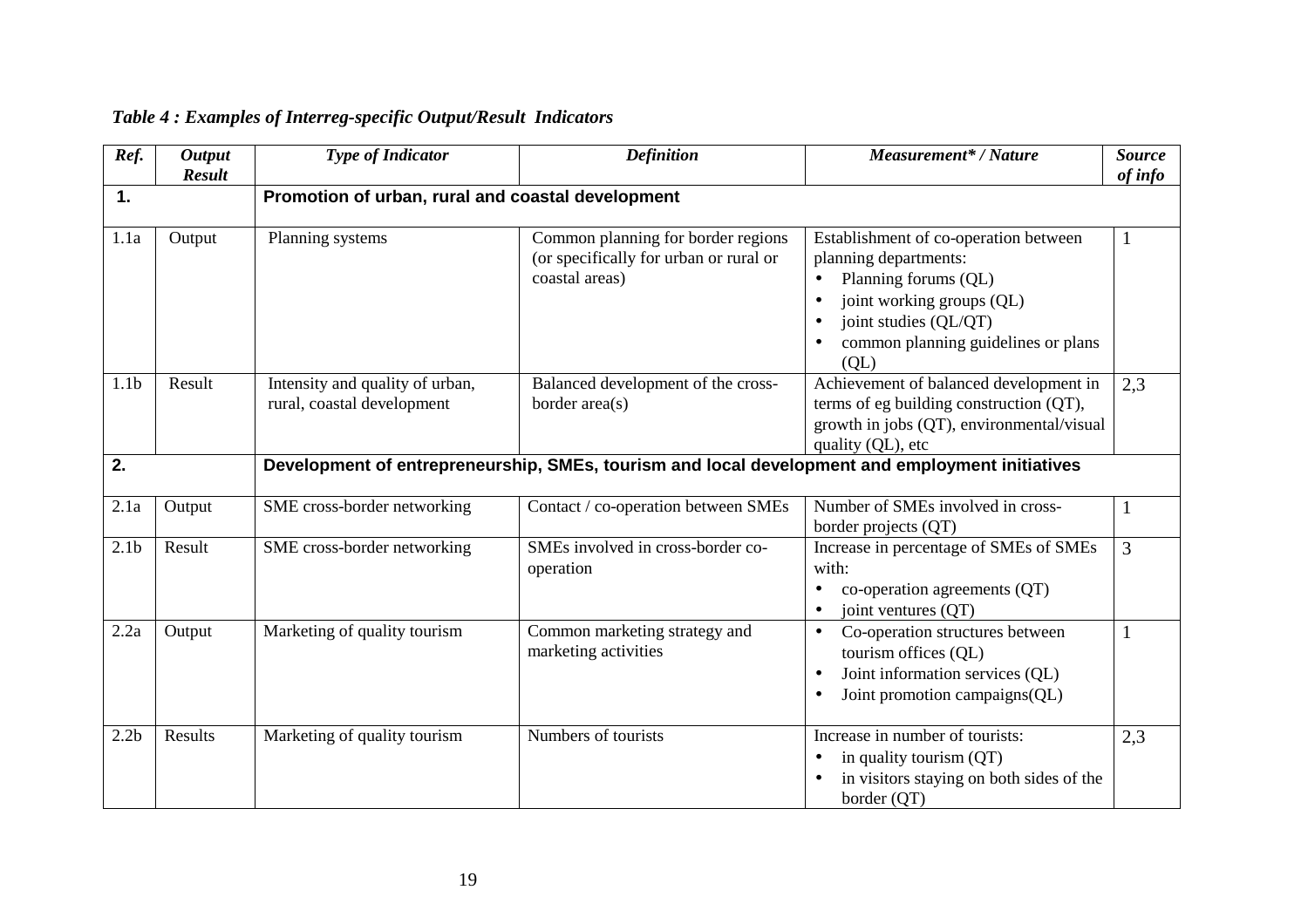| 3.               |        | Integration of labour market and promotion of social inclusion |                                                                                                                                       |                                                                                                                                                                                                           |      |  |  |  |
|------------------|--------|----------------------------------------------------------------|---------------------------------------------------------------------------------------------------------------------------------------|-----------------------------------------------------------------------------------------------------------------------------------------------------------------------------------------------------------|------|--|--|--|
| 3.1a             | Output | Labour market services                                         | Common employment services (eg<br>EURES) or linking-up of employment<br>services                                                      | Establishment of common employment<br>services (placement services, databases of<br>vacancies & training opportunities)                                                                                   |      |  |  |  |
| 3.1 <sub>b</sub> | Result | Labour market operation                                        | People in cross-border training and<br>commuting                                                                                      | Increase in:<br>number (or percentage) of people<br>participating in cross-border training<br>number (or percentage) of cross-<br>border job placements                                                   | 2, 3 |  |  |  |
| 3.2a             | Output | Territorial employment pacts                                   | Cross-border territorial employment<br>pacts                                                                                          | Establishment and operation of territorial<br>employment pacts (QL)                                                                                                                                       |      |  |  |  |
| 3.3 <sub>b</sub> | Result | Employment development<br>projects/initiatives                 | Cross-border employment<br>development projects/initiatives<br>(targeted on cross-border labour<br>market integration etc objectives) | Number (and quality/relevance to<br>objectives) of cross-border<br>projects/initiatives for employment<br>development (QT & QL)                                                                           |      |  |  |  |
| 4.               |        |                                                                | Co-operation in the domains of RTD, training, culture and health                                                                      |                                                                                                                                                                                                           |      |  |  |  |
| 4.1a             | Output | Co-operation between<br>organisations                          | Co-operation between research centres<br>and businesses from either side of the<br>border in RTD                                      | establishment of cross-border co-<br>operation structures (eg networks,<br>forums) (QL)                                                                                                                   |      |  |  |  |
| 4.1 <sub>b</sub> | Result | RTD projects                                                   | Development of cross-border RTD<br>projects by research centres and<br>businesses from either side of the<br>border                   | Increase in:<br>number of cross-border RTD projects<br>(QT)<br>improvement in quality of cross-<br>border RTD projects (QL)<br>number of organisations participating<br>in cross-border RTD projects (QT) | 3    |  |  |  |
| 4.2a             | Output | Cultural events                                                | Cross-border cultural events (festivals,<br>exhibitions)                                                                              | number of events held (QT)<br>$\bullet$<br>number of participants (QT)                                                                                                                                    |      |  |  |  |
| 4.2 <sub>b</sub> | Result | Cultural activity                                              | Residents participating in cultural<br>activities (not only Interreg projects)<br>on other side of border                             | Increase in number (or percentage) of<br>residents participating in cultural<br>activities on other side of border (QT)                                                                                   | 3    |  |  |  |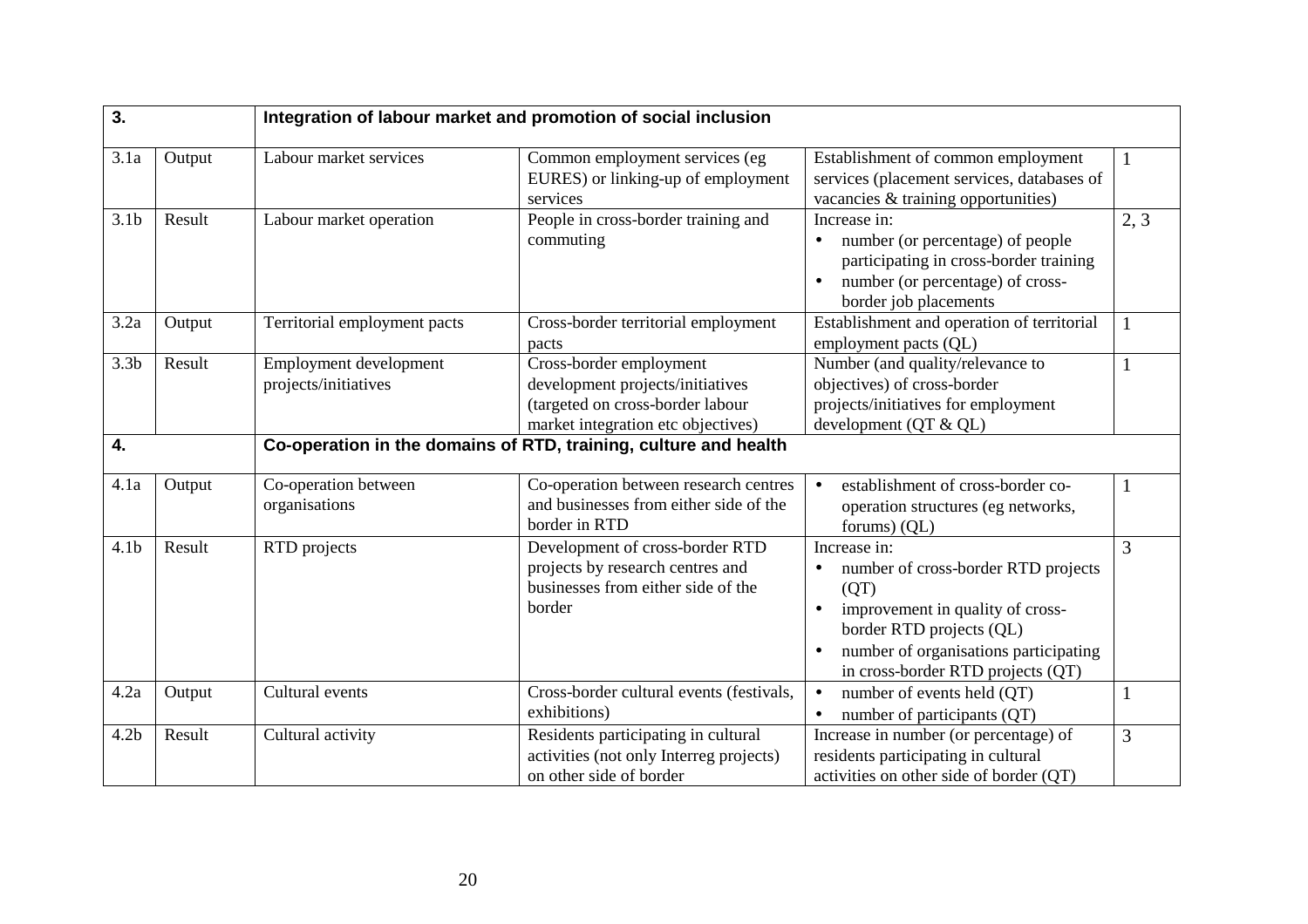| 5.               |        | Environmental protection and renewable energies      |                                                                                                                                                                      |                                                                                                                                                                                                  |      |
|------------------|--------|------------------------------------------------------|----------------------------------------------------------------------------------------------------------------------------------------------------------------------|--------------------------------------------------------------------------------------------------------------------------------------------------------------------------------------------------|------|
| 9.1a             | Output | Emergency response systems                           | Establishment of a cross-border<br>emergency response systems (eg in a<br>sea area, river estuary, forest)                                                           | co-operation agreement between<br>environmental protection etc agencies<br>concerning response to emergencies<br>$\overline{\text{QL}}$<br>installation of a network monitoring<br>stations (QL) |      |
| 9.1 <sub>b</sub> | Result | Emergency response systems                           | <b>Emergency incidents</b>                                                                                                                                           | Reduction in:<br>number of emergency incidents (QT,<br>QL<br>human and material losses arising<br>from emergency incidents (QT, QL)                                                              | 2, 3 |
| 9.2a             | Output | Water treatment                                      | Installation of water treatment plants                                                                                                                               | Completion and operation of plants (QL)                                                                                                                                                          |      |
| 9.2 <sub>b</sub> | Result | River pollution                                      | Presence of pollutants in cross-border<br>river(s)                                                                                                                   | Percentage of reduction in pollutants in<br>river water (QT)                                                                                                                                     | 3    |
| 6.               |        | <b>Basic infrastructure of cross-border interest</b> |                                                                                                                                                                      |                                                                                                                                                                                                  |      |
| 6.1a             | Output | Rail infrastructure                                  | Construction of missing cross-border<br>link between railway networks                                                                                                | Completion and operation of missing link<br>(QL)                                                                                                                                                 |      |
| 6.1 <sub>b</sub> | Result | Time saved and convenience<br>gained                 | Travel time between major cities<br>either side of the border and<br>convenience of travel                                                                           | Reduction in travel time (QT) and<br>improved convenience of travel (QL)                                                                                                                         | 3    |
| 6.2a             | Output | Public transport administration                      | Co-operation between organisations<br>responsible for public transport<br>on the establishment of cross-border<br>public transport transport services<br>(bus, rail) | feasibility studies (QL, QT)<br>joint production of co-ordinated time<br>tables (QT)                                                                                                             |      |
| 6.2 <sub>b</sub> | Result | Public transport services                            | Cross-border public transport services                                                                                                                               | Establishment and operation of cross-<br>border public transport services (QL)                                                                                                                   |      |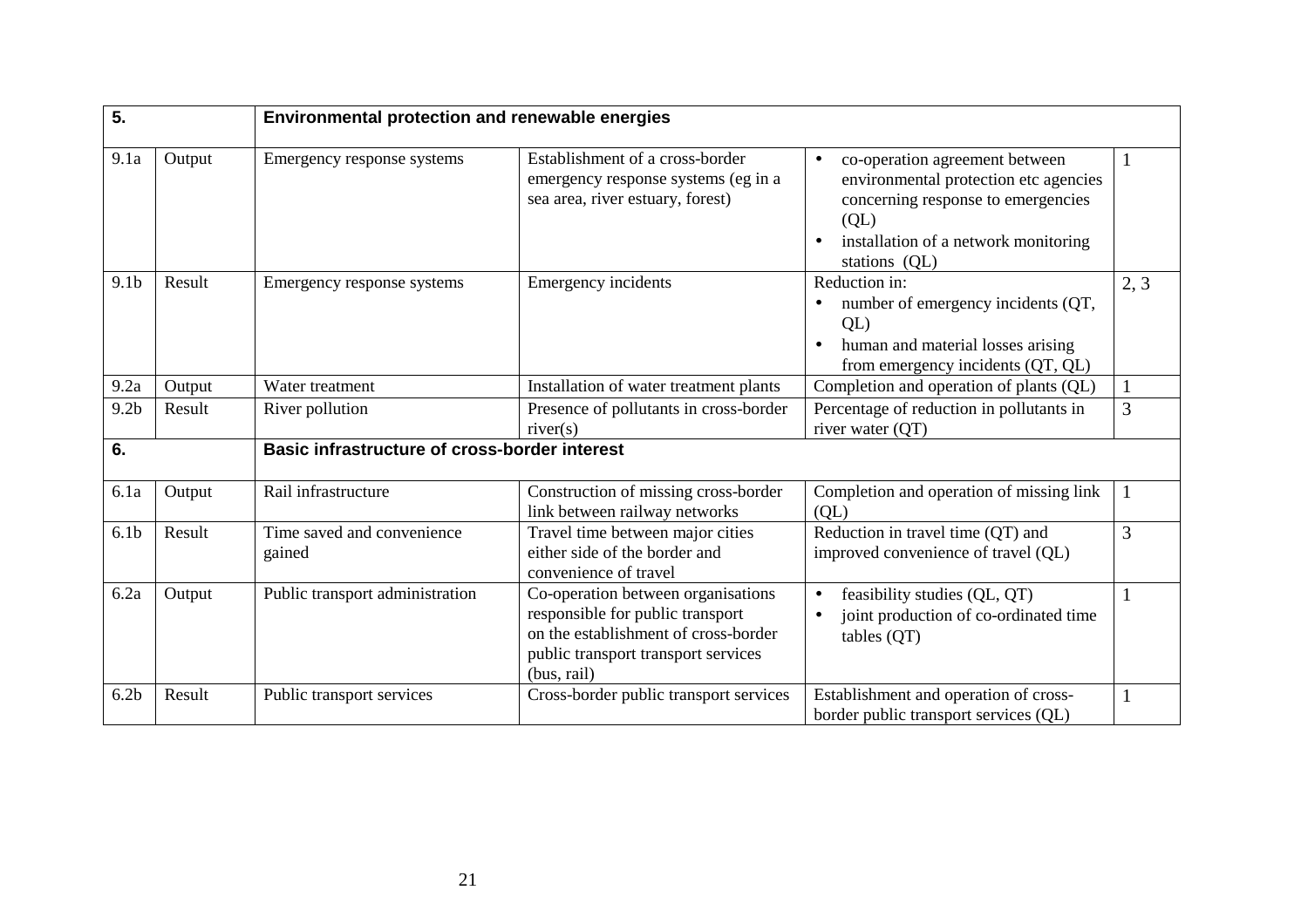| 7.               |        | Legal and administrative co-operation                                            |                                                                                                                      |                                                                                                                                                                                 |          |
|------------------|--------|----------------------------------------------------------------------------------|----------------------------------------------------------------------------------------------------------------------|---------------------------------------------------------------------------------------------------------------------------------------------------------------------------------|----------|
| 7.1a             | Output | Obstacles to the single market (eg<br>as they affect cross-border<br>consumers)  | Preparatory work (pilot projects,<br>studies) to address problems related to<br>cross-border consumenrs              | co-operation (eg establishing working<br>groups) (QL, QT)<br>completion of studies and pilot<br>projects (QL, QT)<br>joint/bilingual publicity of<br>consumers' rights (QL, QT) |          |
| 7.1 <sub>b</sub> | Result | Obstacles to the single market (eg)<br>as they affect cross-border<br>consumers) | Consumers awareness and complaints                                                                                   | raised consumers rights awareness<br>(QL, QT)<br>reduction in consumers complaints<br>((QT)                                                                                     | 3<br>2,3 |
| 8.               |        | Co-operation between citizens and institutions                                   |                                                                                                                      |                                                                                                                                                                                 |          |
| 8.1a             | Output | Co-operation between citizens and<br>(private, voluntary) organisations          | Contact/co-operation between civil<br>organisation, eg youth groups, citizen<br>right groups, consumer organisations | Numbers of individuals and organisations<br>participating in cross-border projects<br>(QT)                                                                                      |          |
| 8.1b             | Result | Co-operation between citizens and<br>(private, voluntary) organisations          | Knowledge and understanding of each<br>other's history, traditions, etc.                                             | better knowledge of each other's<br>history, traditions, etc (QL, QT)<br>better mutual understanding (QL)                                                                       | 3        |
| 8.2a             | Output | Knowledge of neighbours'<br>language                                             | Language training                                                                                                    | Numbers of participants in language<br>training courses (QT)                                                                                                                    |          |
| 8.2b             | Result | Knowledge of neighbours'<br>language                                             | Usage of neighbours' language                                                                                        | Increase in proportion of (certain sections<br>of) the population with good command of<br>neighbours' language (QT)                                                             | 3        |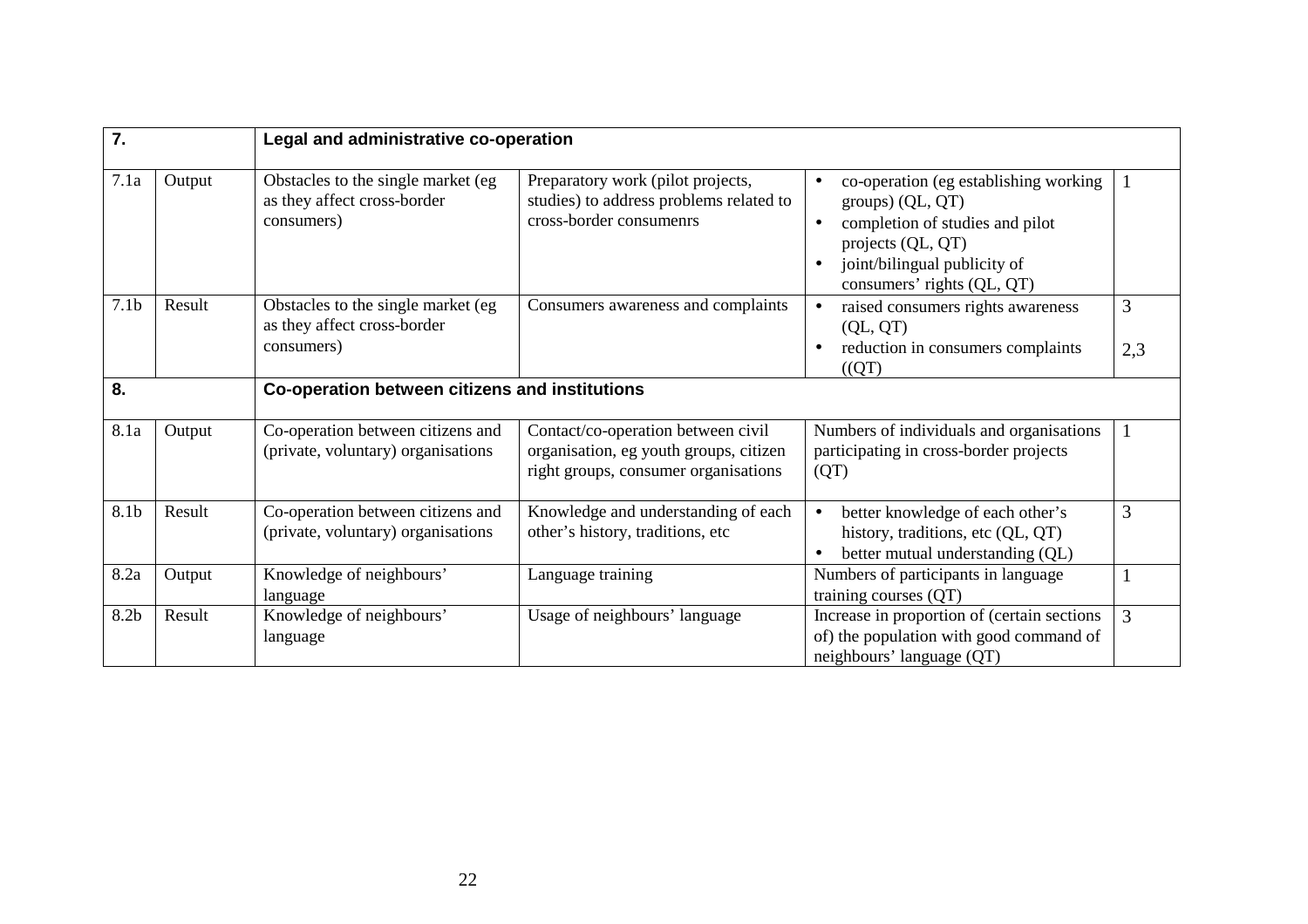| 9.               |         | <b>Technical Assistance</b>       |                                                                    |                                                                                                                                                                                                              |     |
|------------------|---------|-----------------------------------|--------------------------------------------------------------------|--------------------------------------------------------------------------------------------------------------------------------------------------------------------------------------------------------------|-----|
| 9.1a             | Output  | Feasibility / preparatory studies | Cross-border studies                                               | Number and quality of studies carried out<br>(QT, QL)                                                                                                                                                        |     |
| 9.1 <sub>b</sub> | Results | Cross-border projects             | New cross-border project proposals                                 | increase in number of genuine cross-<br>border projects (with parity between<br>cross-border partners) (QT)<br>improvement in the quality of<br>projects submitted for funding (QL)<br>and success rate (QT) | 1,3 |
| 9.2a             | Output  | Cross-border programme structures | Creation of structures for cross-border<br>co-operation programmes | Establishment and operation of cross-<br>border programme structures (QL)                                                                                                                                    |     |
| 9.2 <sub>b</sub> | Result  | Cross-border programme structures | Common cross-border management of<br>programme                     | Achievement of genuine common<br>management of programme (decisions<br>taken by the two sides working together at<br>all stages of the management process)<br>$\overline{Q}$                                 | 1,3 |

\* or proof of fulfilment of objective, if qualitative indicator

**QL**: qualitative **QT**: quantitative

**1**: programme records/monitoring reports **2**: statistical sources **3**: survey / study

*MS990154*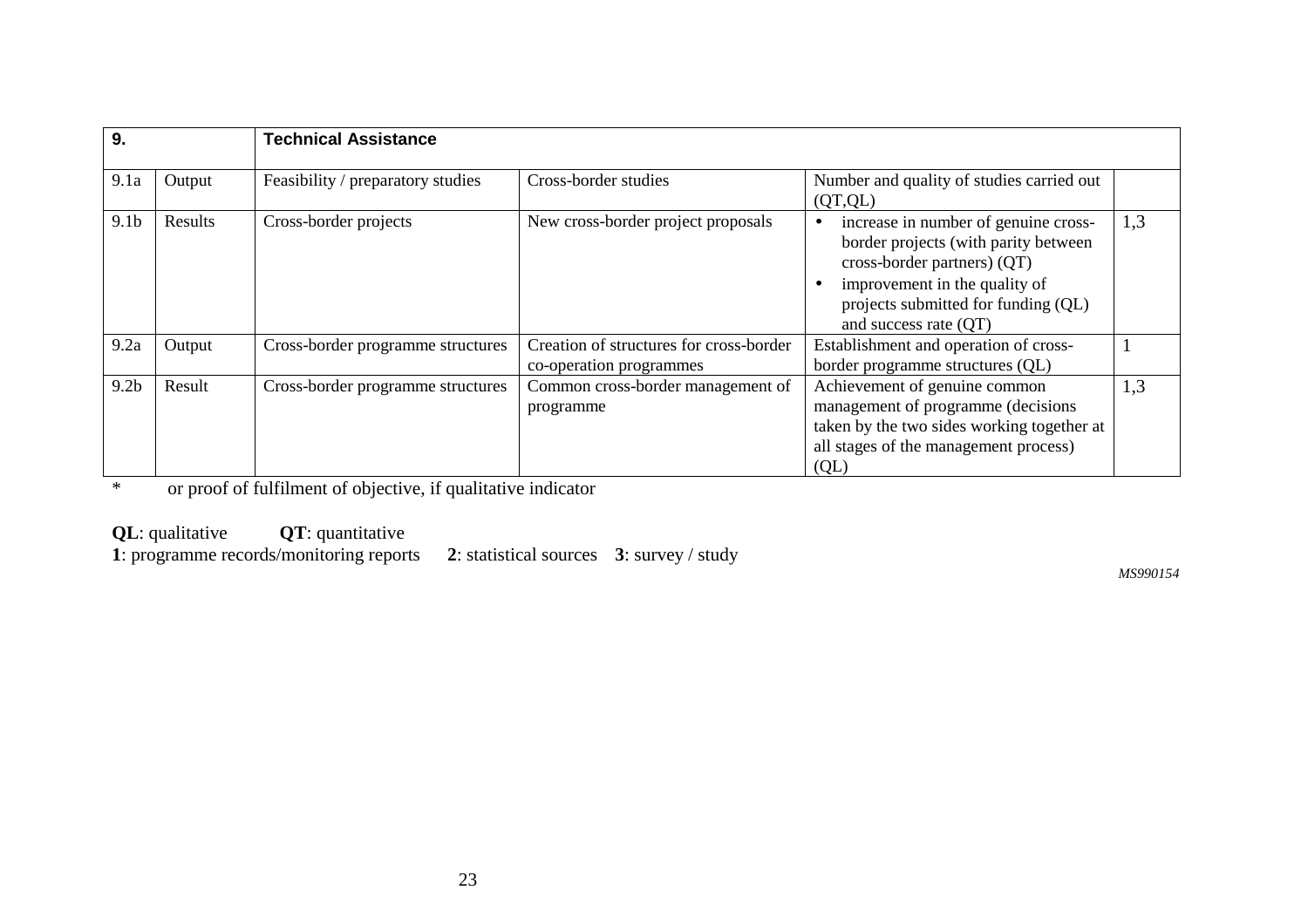# **2.3. Programme Structures and Processes Indicators**

These indicators concern specifically the operation of the Interreg programme itself. Some suggestions are in *Table 5* At programme level, they mainly reflect the requirements of the Commission for Interreg IIIA programmes (see 1.6), such as the existence and operation of common cross-border structures for programme management (eg Management authority and common technical secretariat).

The table also includes some suggestions concerning indicators at project level, such as percentage of projects with cross-border partners, formal agreements or permanent crossborder structures. "Programme effectiveness and users' (beneficiaries') satisfaction" can become one of the evaluation fields, as suggested in 2.2, above.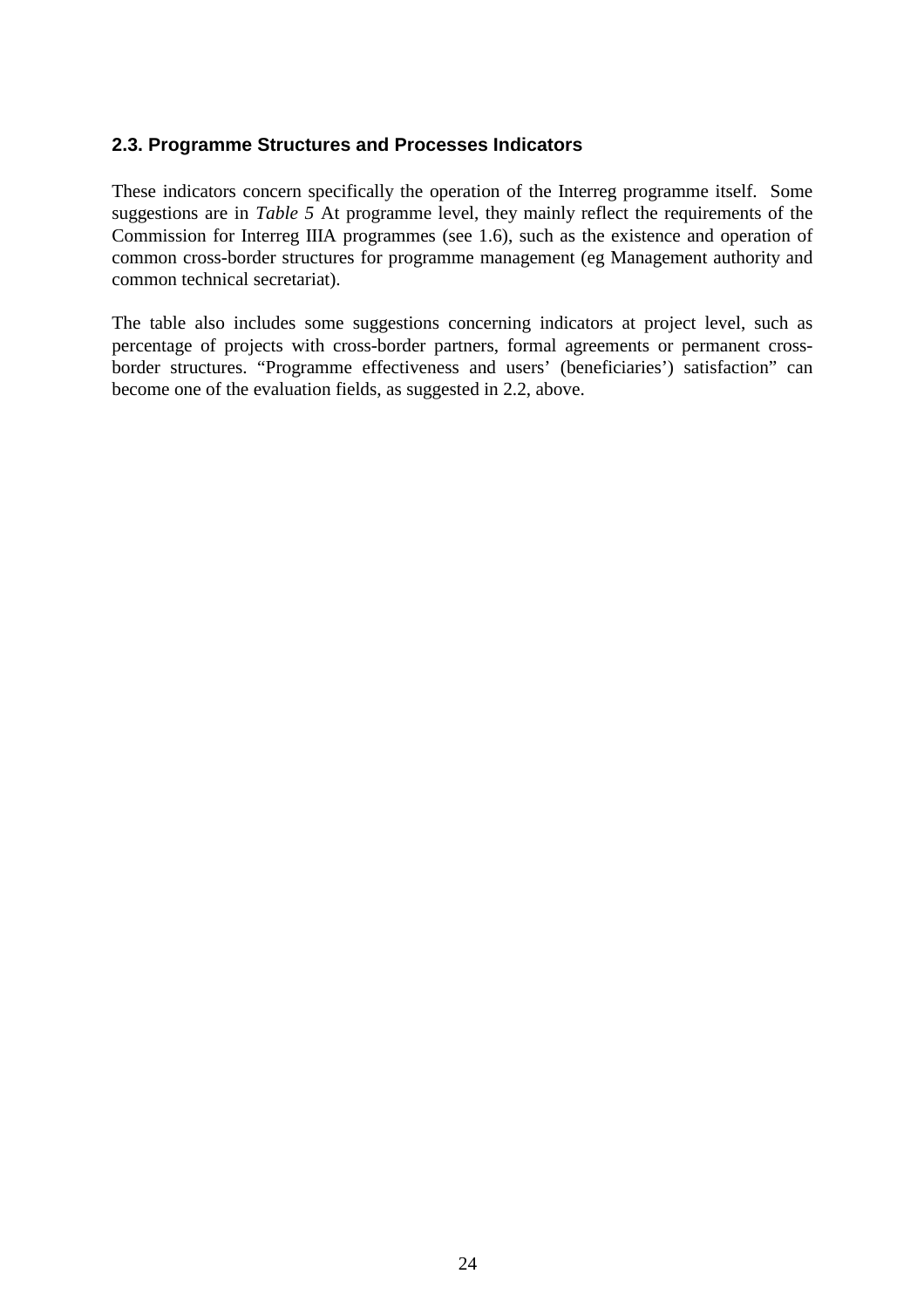| Ref | <b>Type of Indicator</b>                     | <b>Definition</b>                                                | <b>Measurement</b>                                                                                                                                                                   | <b>Nature</b> | Source of<br>info |
|-----|----------------------------------------------|------------------------------------------------------------------|--------------------------------------------------------------------------------------------------------------------------------------------------------------------------------------|---------------|-------------------|
| 1.  | Programme level                              |                                                                  |                                                                                                                                                                                      |               |                   |
| 1.1 | Programme<br>development                     | Common planning/programming                                      | Common strategy<br>$\bullet$<br>Common programme document<br>$\bullet$                                                                                                               | QL            |                   |
| 1.2 | Technical<br>management of<br>implementation | Common structure for programme<br>management (technical aspects) | Common / single secretariat<br>$\bullet$<br>Cross-border steering / management<br>$\bullet$<br>committee<br>Formal cross-border agreement<br>between Interreg partners               | QL            |                   |
| 1.3 | Financial<br>management of<br>implementation | Common financial management                                      | Joint bank account for EU<br>$\bullet$<br>contribution only<br>Joint bank account for EU and<br>national contributions<br>Formal cross-border agreement<br>between Interreg partners | QL            |                   |
| 2.  | <b>Project level</b>                         |                                                                  |                                                                                                                                                                                      |               |                   |
| 2.1 | CBC project<br>development and               | Cross-border partnership                                         | Percentage of projects with cross-border<br>partners                                                                                                                                 | <b>QT</b>     | 1                 |
|     | partnership                                  | Cross-border co-operation arrangements                           | Percentage of projects with:<br>Formal agreement<br>$\bullet$<br>Cross-border structures                                                                                             | QT            | 1, 3              |
|     |                                              | New (to cross-border co-operation)<br>partners and resources     | Number of new partners involved                                                                                                                                                      | QT            | 1, 3              |
|     |                                              |                                                                  | Amount of co-financing secured                                                                                                                                                       | QT            | 1, 3              |

# *Table 5 : Examples of Interreg Programme Structures/Processes Indicators*

\* or proof of fulfilment of objective, if qualitative indicator - **QL**: qualitative **QT**: quantitative **1**: programme records / monitoring reports **2**: statistical sources **3**: survey / study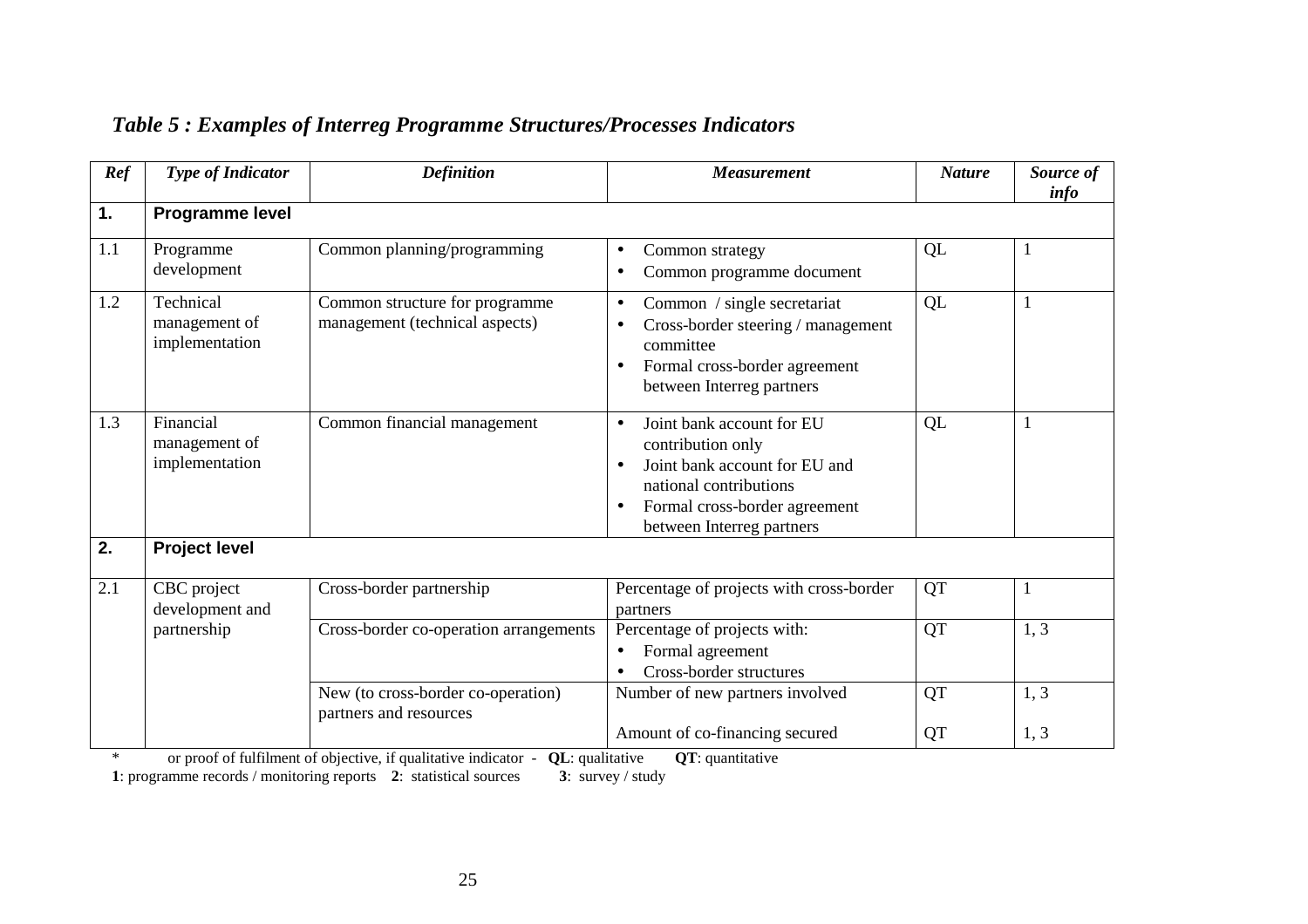# **2.4. Key Indicators**

It will be useful to identify from the beginning a small number of  $\text{keV}^{10}$  indicators, from amongst the large number of potential indicators.

Firstly, key indicators are needed to ensure that the context and eventually the impact of the intervention are clearly understood. In other words, two or three indicators should be selected from the context/impact indicators (see 2.2). An indicator expressing the time/cost of transport between the two sides of the border (relative to the equivalent time/cost for adjacent regions in the same Member State) can be of fundamental importance in establishing the conditions that exist for integrated regional development, especially in the case of *maritime and mountainous border regions*<sup>11</sup>. Socio-economic indicators such as those expressing the degree of co-operation/integration of business activity and labour force (eg commuting, recognised qualifications) are also important. An indicator representing the extent of institutional co-operation (eg co-operation agreements between essential public services) will be appropriate for inclusion in the key indicators.

Secondly, they are needed in order to establish a global picture, even at "output" level<sup>12</sup>, and to allow comparisons. In practical terms, a few indicators suitable for aggregation across measures/priorities (and ideally at programme-wide level) should be selected. The most readily available indicators and measurements are likely to concern the total numbers assisted or otherwise affected by the actions of the programme by broad target group: *enterprises* (through business support measures), *citizens* (through training, advice, etc measures), *institutions* (public authorities, professional chambers, schools/universities, community associations, etc though inter-institutional co-operation activities/agreements and participation in other actions).

# **2.5. Sources of Information**

 $\overline{a}$ 

A general characteristic of the indicators presented in Tables 3, 4 and 5 is that they tend to require special gathering of information, eg from surveys. There might be a few exceptions when general statistical sources can be used (eg workers' cross-border commuting) but the frequency of updating and level of detail are unlikely to suit the Interreg cycle<sup>13</sup>.

Data gathering can be less demanding for some types of action (eg one-off physical actions such as building a missing link between infrastructure networks) and for some other qualitative indicators (eg signing of cross-border agreements). Such information should normally come from programme records and monitoring reports. For other aspects, such as attitudinal aspects, information gathering can be much more sensitive, as the continuous

<sup>&</sup>lt;sup>10</sup> A more ambitious concept of "core" indicators is suggested for mainstream Structural Funds programmes (see Working Paper 3).<br><sup>11</sup> In some cases this might show measurement below a threshold realistically required for a genuine cross-

border programme raising doubts on the appropriateness of including certain regions under Strand A of

Interreg III.<br><sup>12</sup> Otherwise the only global estimate of activity will come from financial "inputs" to the programme.

<sup>&</sup>lt;sup>13</sup> The use of various systems and sources of information- adapted if necessary- for the same set of indicators should be envisaged. In this way, Interreg programmes should support the adaptation of sources of information to cross-border monitoring and evaluation needs.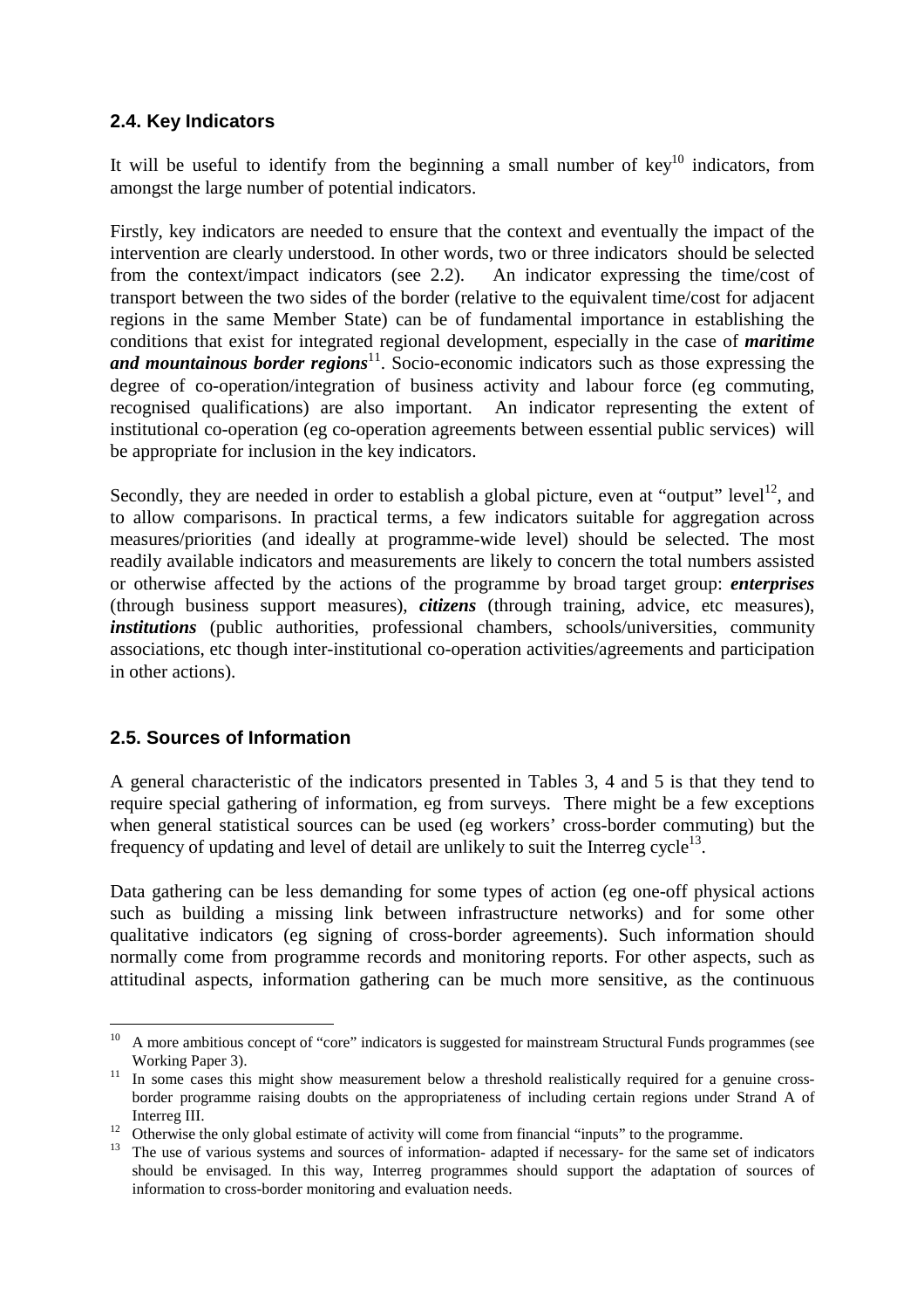monitoring of quality and sophistication of any on-going "observatory" of cross-border attitudes will need to be of a high standard to offer meaningful and reliable measurements of the results/impact of the Interreg intervention.

The sources of information represent a major constraint with serious implications, including the following:

- a selective approach is essential, focusing on as few as possible and the most relevant of indicators;
- ideally indicators should be combined by target group to simplify data gathering (eg businesses can be asked questions concerning several measures / indicators);
- special data gathering on a cross-border basis should be planned in the form of standardised and easy-to-repeat surveys or panels of respondents; the cost implications of the above should be recognised from the beginning, with adequate provision made in the programme, under implementation and technical assistance measures.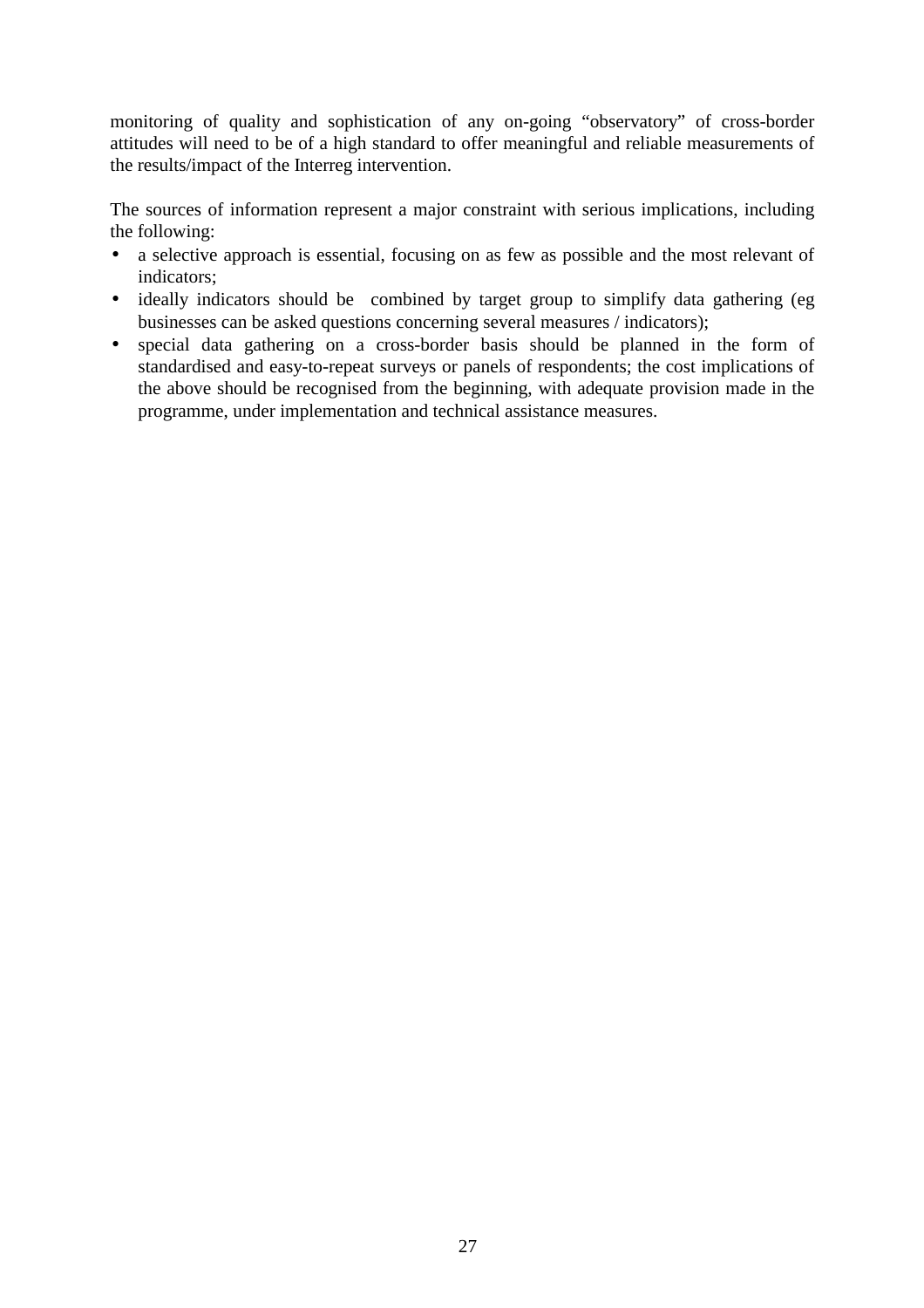## **Categorisation of areas of intervention**

The list below of areas of Structural Fund intervention is based on Article 36 of the General Regulation and has been compiled to help the Commission services report on Structural Fund activity.

In addition to its use in the annual reports on the Structural Funds and its contribution to clear communication on the various Community policies, such information by category would seem necessary to enable the Commission to respond to requests for information from EC institutions, from the Member States and from the public.

**This breakdown into categories is part of the management and information activities related to the programmes, and is not meant to replace the breakdown on which the programme priorities, or the specific impacts identified and measures during the evaluation exercises, are based.**

In drawing up the measures within the Structural Fund programmes, Member States retain the possibility of using a categorisation best suited to their own national and regional situation, which may, if they so wish, be based on the Commission's categorisation. It is important, however, that the Commission be in a position to draw up summaries on the Fund activities by different areas of intervention. Thus, the Programming Complement should show the link between each measure and the corresponding category in the Commission list. This link could, for example, be shown by applying the appropriate code to each measure or by clarifying the correspondence between national codes and the Commission's categories. The Annual Implementation Reports on the Programmes should also show the link.

The list is not totally new but is based on the 14 basic categories used by the Objective 1 Member States in the additionality exercise during the current programming period. Following an inter-service consultation on the list in the autumn of 1998, there is almost unanimous agreement between the services on the current version.

## **In the context of the financial management of the operations, the Commission has indicated the type of information which the Member State must make available, namely whether:**

- 1) the location of the project is (a) urban, (b) rural or (c) not geographically delimited;
- 2) the project (a) has the environment as its main focus, (b) is environment-friendly, (c) is environmentally neutral;
- 3) the project (a) has equality between the sexes as its main focus, (b) is positive in terms of male-female equality or (c) is neutral in terms of such equality.

The availability of this information in the context of financial management and the requirement to use the following categorisation will allow the Commission to meet the needs of Europe's citizens.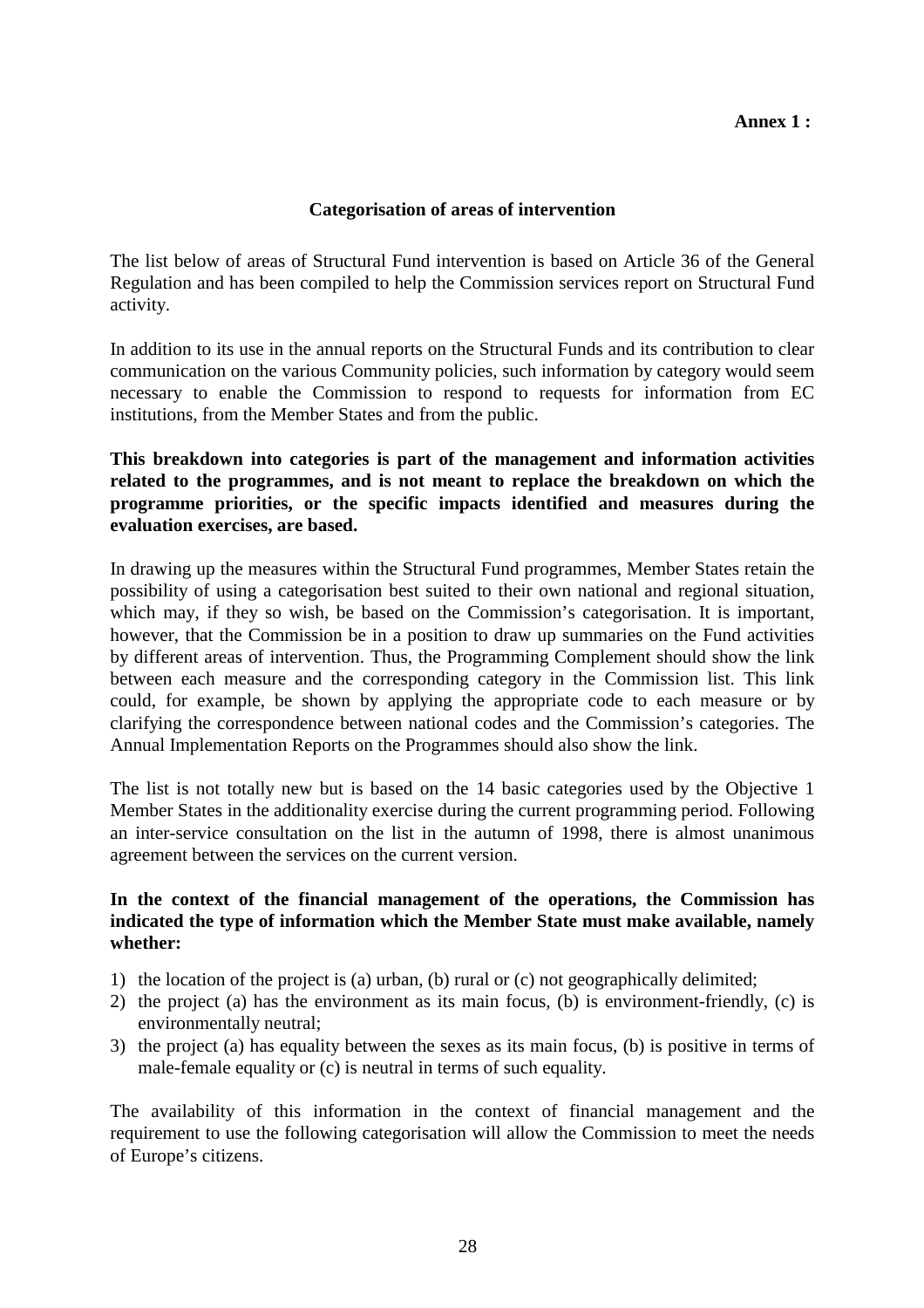# **Structural Funds: Areas of Intervention by category and sub-category**

### 1. PRODUCTIVE ENVIRONMENT

#### **11 Agriculture**

- 111 Investments in agricultural holdings
- 112 Setting up of young farmers
- 113 Agriculture-specific vocational training
- 114 Improvement of processing and marketing of agricultural products

#### **12 Forestry**

- 121 Investments in forest holdings
- 122 Improving the harvesting, processing and marketing of forestry products
- 123 Promoting new outlets for use and marketing of forestry products
- 124 Establishment of associations of forest holders
- 125 Restoring forestry production potential damaged by natural disasters and introducing prevention instruments
- 126 Planting of non-farm land
- 127 Improving and maintaining ecological stability of protected woodlands
- 128 Forestry-specific vocation training

#### **13 Promoting the adaptation and the development of rural areas**

- 1301 Land improvement
- 1302 Reparcelling
- 1303 Setting up of farm relief and farm management services
- 1304 Marketing of quality agricultural products
- 1305 Basic services for the rural economy and population
- 1306 Renovation and development of villages and protection and conservation of the rural heritage
- 1307 Diversification of agricultural activities and activities close to agriculture, to provide multiple activities or alternative incomes
- 1308 Agricultural water resources management
- 1309 Development and improvement of infrastructure connected with the development of agriculture
- 1310 Encouragement for tourist activities
- 1311 Encouragement for craft activities related to farms
- 1312 Protection of the environment in connection with land, forestry and landscape conservation as well as with the improvement of animal welfare
- 1313 Restoring agricultural production potential damaged by natural disasters and introducing appropriate prevention instruments
- 1314 Financial engineering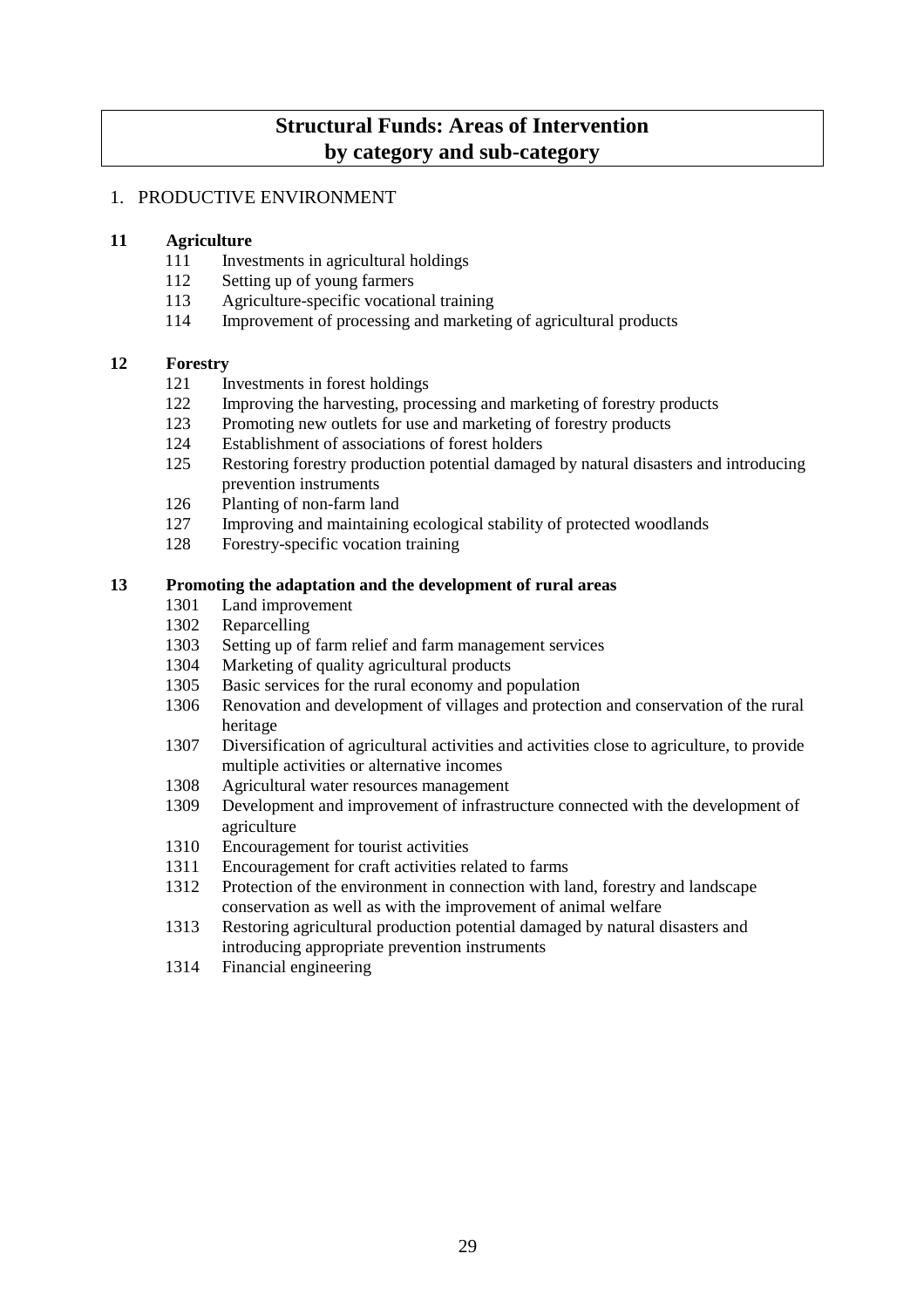#### **14 Fisheries**

- 141 Adjustment of fishing effort
- 142 Renewal and modernisation of the fishing fleet
- 143 Processing, marketing and promoting of fisheries products
- 144 Aquaculture
- 145 Equipment of fishing ports and protection of the coastal sea-areas
- 146 Socio-economic measures (including aids to the temporary stopping and compensation for technical restrictions)
- 147 Actions by professionals (including vocational training, small coastal fishing)
- 148 Fishery-specific vocational training

#### **15 Assisting large business organisations**

- 151 Investment in physical capital (plant and equipment, co-financing of state aids)
- 152 Environment-friendly technologies, clean and economical energy technologies
- 153 Business organisation advisory service (including internationalisation, exporting and environmental management, purchase of technology)
- 154 Services to stakeholders (health and safety, providing care for dependants)
- 155 Financial engineering

#### **16 Assisting SMEs and the craft sector**

- 161 Investment in physical capital (plant and equipment, co-financing of state aids)
- 162 Environment-friendly technologies, clean and economical energy technologies
- 163 Enterprise advisory service (information, business planning, consultancy services, marketing, management, design, internationalisation, exporting, environmental management, purchase of technology)
- 164 Shared business services (business estates, incubator units, stimulation, promotional services, networking, conferences, trade fairs)
- 165 Financial engineering
- 166 Services in support of the social economy (providing care for dependents, health and safety, cultural activities)
- 167 SME- and craft-specific vocational training

#### **17 Tourism**

- 171 Physical investment (information centres, tourist accommodation, catering, facilities)
- 172 Non-physical investments (development and provision of tourist services, sporting, cultural and leisure activities, heritage)
- 173 Shared services for the tourism industry (including promotional activities, networking, conferences and trade fairs)
- 174 Tourism-specific vocational training

#### **18 Research, technological development and innovation (RTDI)**

- 181 Research projects based in universities and research institutes
- 182 Innovation and technology transfers, establishment of networks and partnerships between businesses and/or research institutes
- 183 RTDI Infrastructure
- 184 Training for researchers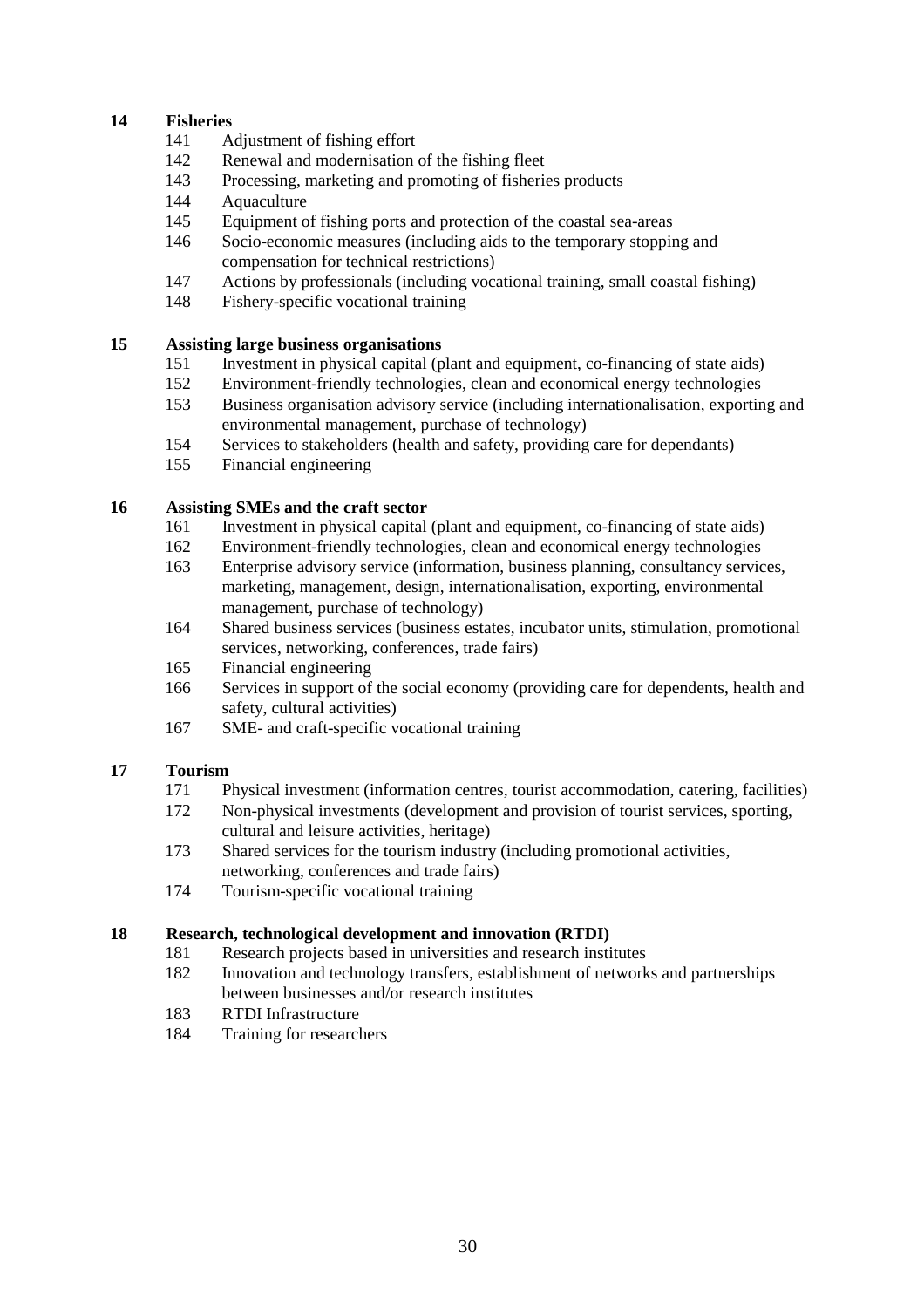#### 2. HUMAN RESOURCES

- **21 Labour market policy**
- **22 Social inclusion**
- **23 Developing educational and vocational training not linked to a specific sector (persons, firms)**
- **24 Workforce flexibility, entrepreneurial activity, innovation, information and communication technologies (persons, firms)**
- **25 Positive labour market actions for women**

#### 3. BASIC INFRASTRUCTURE

#### **31 Transport infrastructure**

- 311 Rail
- 312 Roads
- 3121 National roads
- 3122 Regional/local roads
- 3123 Bicycle lanes
- 313 Motorways
- 314 Airports
- 315 Ports
- 316 Waterways
- 317 Urban Transport
- 318 Multimodal Transport
- 319 Intelligent Transport Systems

#### **32 Telecommunications infrastructure and information society**

- 321 Basic infrastructure
- 322 Information and Communication Technology (including security and safe transmission measures)
- 323 Services and applications for the citizen (health, administration, education)
- 324 Services and applications for SMEs (electronic commerce and transactions, education and training, networking)

#### **33 Energy infrastructures (production, delivery)**

- 331 Electricity, gas, petroleum products, solid fuel
- 332 Renewable sources of energy (solar power, wind power, hydro-electricity, biomass)
- 333 Energy efficiency, cogeneration, energy control

## **34 Environmental infrastructure (including water)**

- 341 Air
- 342 Noise
- 343 Urban and industrial waste (including hospital and dangerous waste)
- 344 Drinking water (collection, storage, treatment and distribution)
- 345 Sewerage and purification

#### **35 Planning and rehabilitation**

- 351 Upgrading and Rehabilitation of industrial and military sites
- 352 Rehabilitation of urban areas

#### **36 Social and public health infrastructure**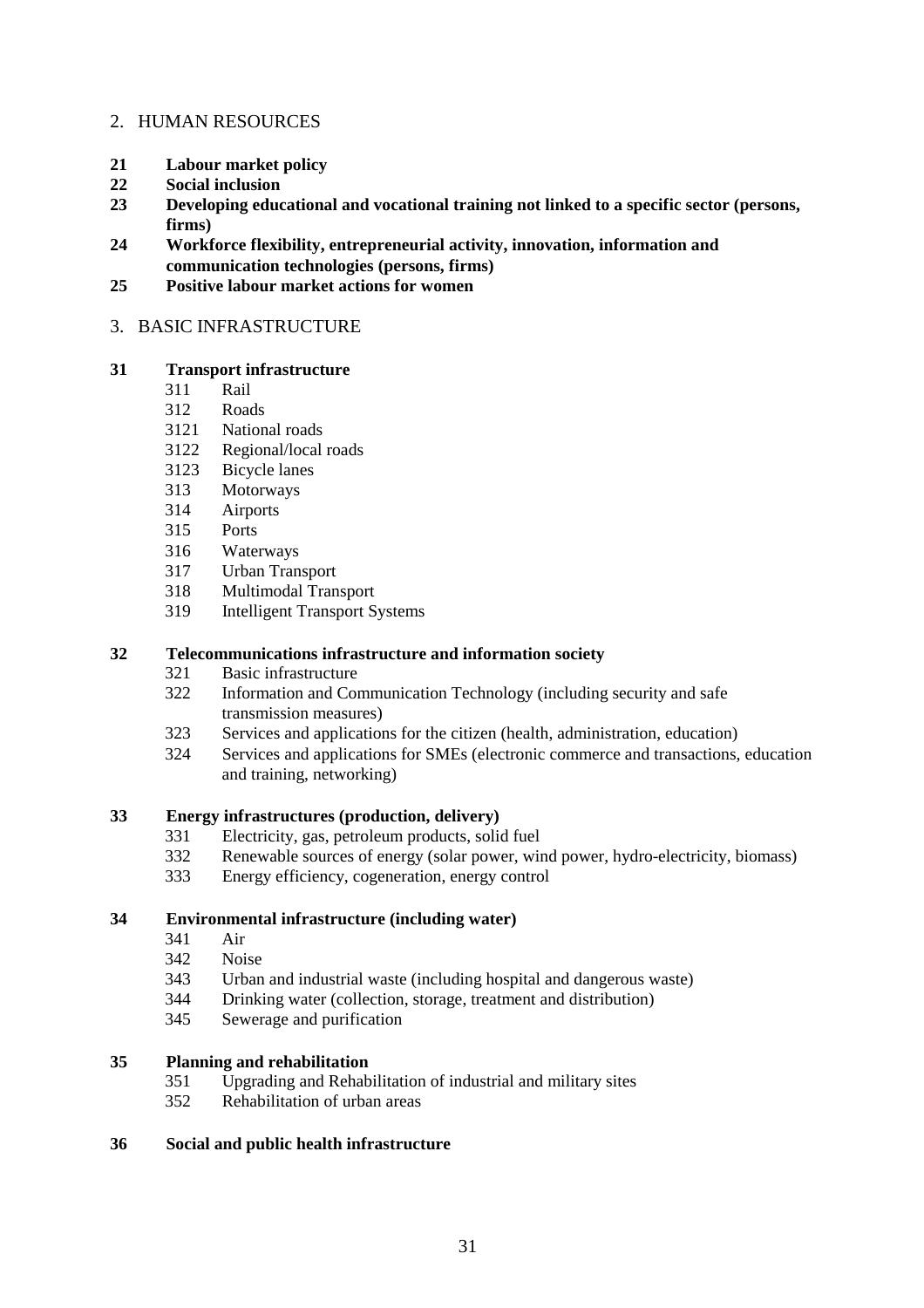## 4. MISCELLANEOUS

#### **41 Technical assistance and innovative actions (ERDF, ESF, EAGGF, FIFG)**

- 411 Preparation, implementation, monitoring, publicity
- 412 Evaluation
- 413 Studies
- 414 Innovative actions<br>415 Information to the
- Information to the public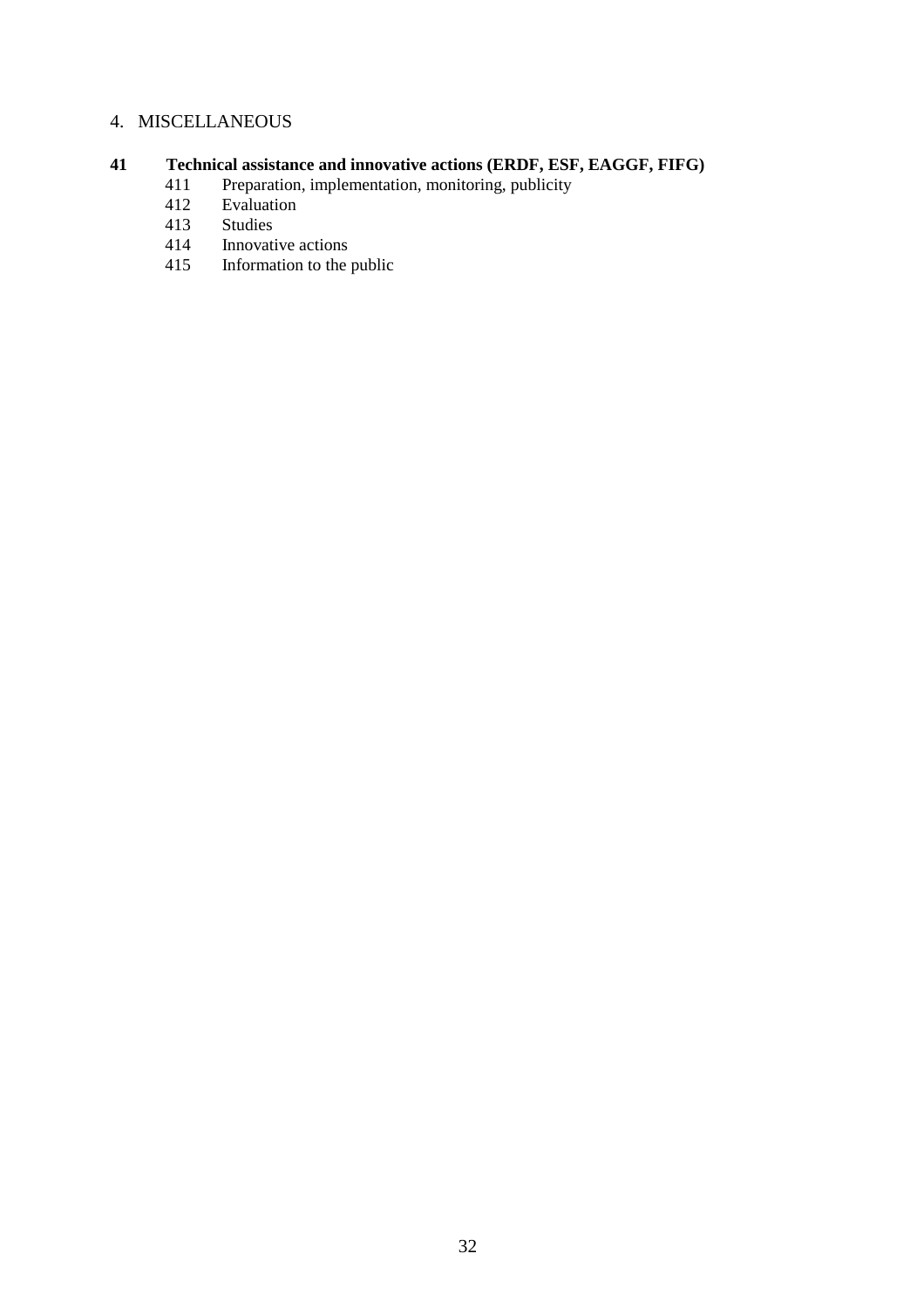# **Strand B : Transnational Co-Operation**

# **ISSUES**

- 1. Transnational co-operation aims to promote **economic and territorial integration** in different areas of co-operation and to contribute to balanced and harmonious development across the European Union.
- 2. It is the responsibility of evaluators to take into consideration the characteristics of this co-operation, namely:
	- the identification of common problems and challenges across the large groupings of neighbouring regions<sup>14</sup> (interventions are led by at least two partners in two different countries; certain of the 13 selected areas of co-operation consist of up to 7 member States);
	- the global impact sought from the intervention which should benefit the entire zone of co-operation;
	- the nature of the interventions which comprise an integrated territorial strategy to respond to the stated problems, complementing the actions undertaken under development (objective 1) or conversion (objective 2) programmes.
- 3. Besides these characteristics, the evaluators should take into consideration the recommendations for the development of proposed programmes defined in the Commission Communication of 28 April  $2000^{15}$ , namely:
	- the ESPD (European Spatial Development Perspective) recommendations for territorial development which constitute the strategic framework for the development of proposed programmes (polycentric development and town/country relationships; access to infrastructure and know-how; environment and cultural heritage);
	- the priorities of community policies, such as transeuropean networks (TENs) and the development of the information society;
	- INTERREG II C achievements.
- 4. The financial resources for the transnational strand will in principle be less than those allocated to transfrontier co-operation but these allocations are much higher than those available for INTERREG IIC; they will thus permit financing of investment projects and not simply studies or the exchange of experience. As regards infrastructure, however, the Commission clarifies in its Communication that only infrastructure on a

 $\overline{a}$ 

 $14$  Including where appropriate the candidate and other neighbouring countries.

<sup>&</sup>lt;sup>15</sup> JOCE n° C 143 du 23.5.2000.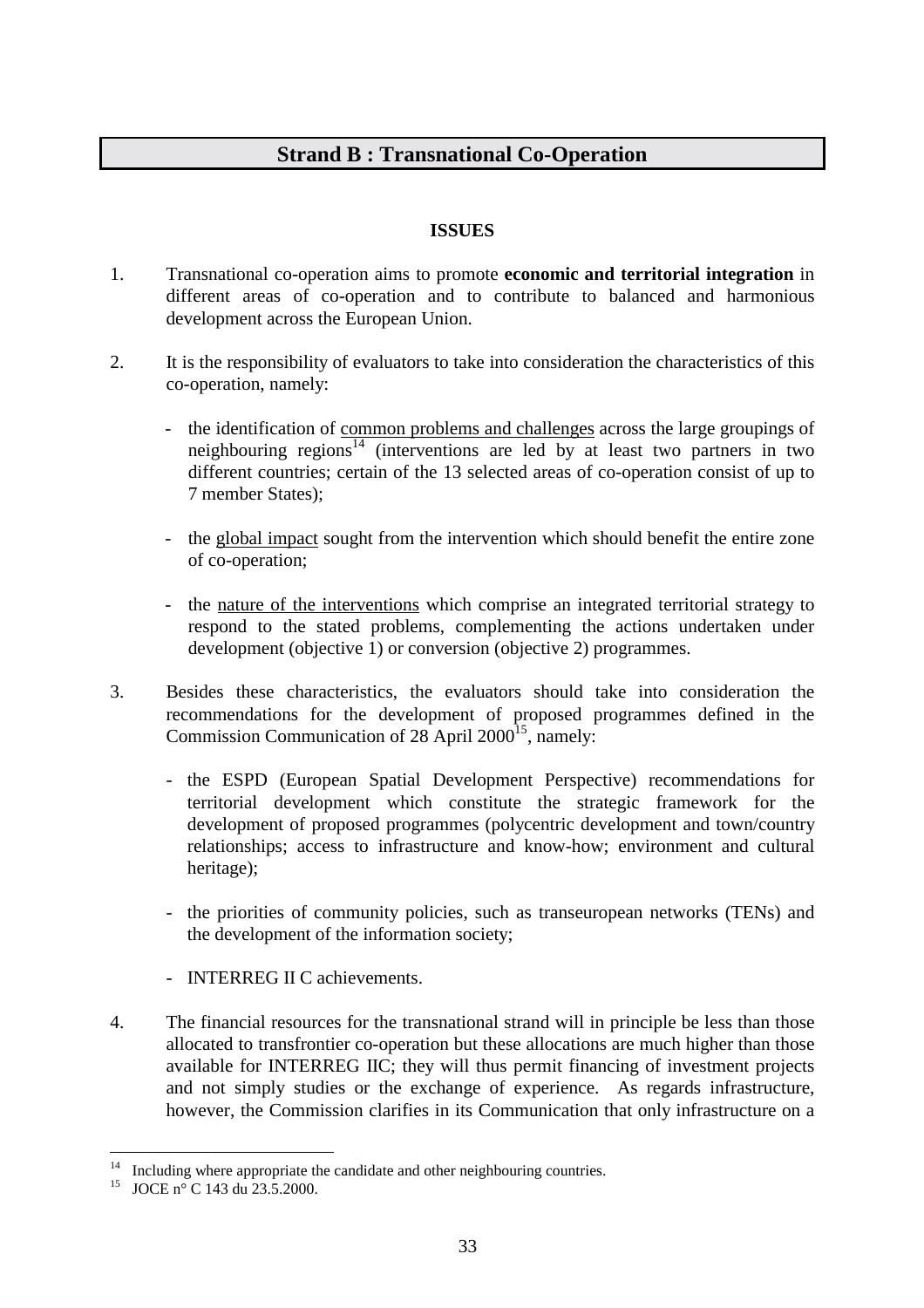small scale can be considered because of the limited financial resources; motorways, the construction of primary routes and other similar infrastructure is excluded.

- 5. The establishment or deepening of common structures of co-operation<sup>16</sup>, as well as the exercise of transnational partnerships enlarged to include socio-economic partners and other competent organisations, such as NGOs, representatives of universities, etc., likewise constitute the provisions which have been strengthened for the new period.
- 6. For each programme, specific objectives must be defined. The evaluation of INTERREG B implies a need to verify the extent to which the priorities at point 3 above are taken into account when the programme is development, whether in the analysis of strengths and weaknesses of the co-operation areas or in the definition of objectives and expected impact<sup>17</sup>.
- 7. The appraisal of the coherence, relevance and impact expected of these specific objectives will form an integral part of the ex ante evaluation. Insofar as these objectives form an integral part of the selection criteria defined by the programme, they will equally form a part of the ex ante evaluation.
- 8. A list of key elements for the evaluation of INTERREG IIIB is attached at annex 1. To encode the measures and projects and for examples of indicators, please refer to the first part of the document on strand A (transfrontier co-operation). The indicators proposed by the Commission in working document  $N^{\circ}$  3 for the evaluation of Objective 1 and 2 programmes should also be taken into consideration.
- 9. The degree of co-operation existing between the regions concerned can vary, but the logic of the objective of the policy of cohesion and of this strand of INTERREG in particular is that the regions concerned should evolve towards a higher level of cooperation and integration in their actions.
- 10. As indicated in the General Regulation, all operations cofinanced by the Structural Funds must be in conformity with other community policies, including the rules on competition, the award of public contracts, the environment and equality of opportunity.

 $\overline{a}$ Responsible for the development of programmes, animation, the selection of operations, overall management, co-ordination and monitoring of the implementation of the programme and, where appropriate, common mechanisms for the management of measures and operations.<br><sup>17</sup> In its analysis of proposed programmes, the Commission will have regard to the manner in which the

priorities of the ESDP (see Annex 1) have been taken into consideration.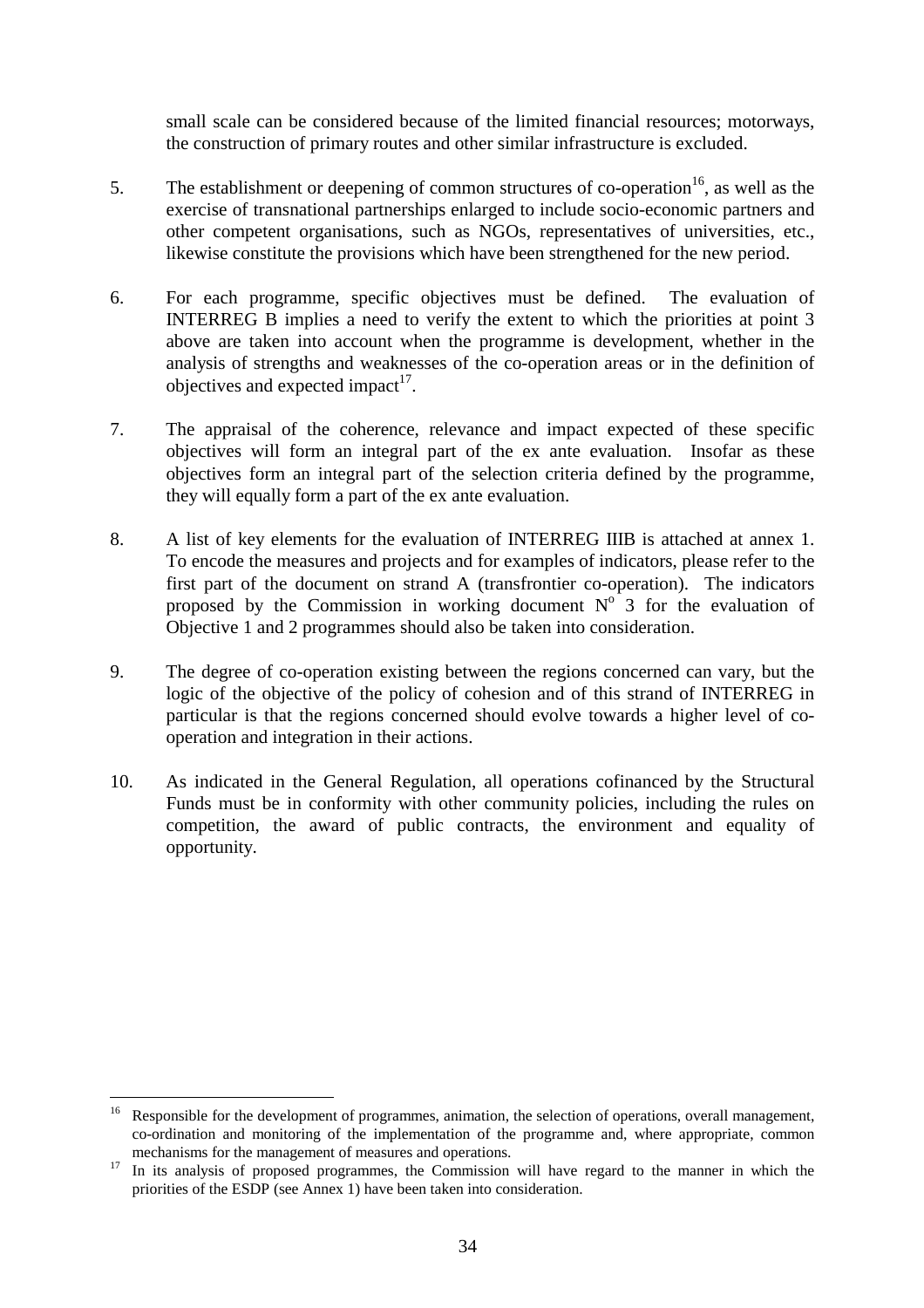## **KEY ELEMENTS OF THE EX ANTE EVALUATION OF INTERREG III (strand B)**

#### **1. Strengths, Weaknesses and Potential in the Area of Co-Operation**

- ➲ Appraisal of the analysis of the situation prevailing in the geographical area of transnational co-operation where the programme will take place and in particular of the socio-economic situation, as well as the characteristics and specific needs of the area in relation to the specific priorities of strand B of INTERREG.
- ➲ Prioritising the opportunities/challenges for economic and territorial integration in the area of co-operation.
- ➲ Lessons drawn from actions possibly undertaken under INTERREG II C or pilot actions under Article 10, notably in territorial development and, where relevant, from the linkages with external co-operation tools: PHARE, TACIS, ISPA, SAPARD, MEDA, EDF or CARDS.

#### **2. Appraisal of the Added Value of Interventions**

- ➲ Appraisal of the added value of interventions in the area of co-operation, from the point of view of economic and territorial integration; the added value should be appraised according to the types of actions and co-operation recommended:
	- Projects and Groups of Projects What is their contribution with regard to transeuropean transport networks ("missing links"), leverage effects, reduction in negative externalities linked to the activity/intervention or to the absence of the activity/intervention.
	- Studies

To what extent to they throw light on the common opportunities and challenges identified on a scale for the area of co-operation and on useful solutions (the evaluator will particularly appraise the practical organisation of these studies and the commitment of the partners involved in them).

**Networks** 

To what extent is it a question of putting in place or of strengthening existing networks of co-operation (enterprises, protected areas, public transport, universities, organisations responsible for the promotion of equality between men and women, administrations, metropolitan areas, co-operation between neighbouring towns, urban/rural, etc.)? The evaluation should focus on the functional aspects, the operational character and the relevance of the area basis of the network.

- Quality of Common Structures of Co-Operation The evaluation should draw conclusions on the planning structures for the programme, and the common structures for financial management, monitoring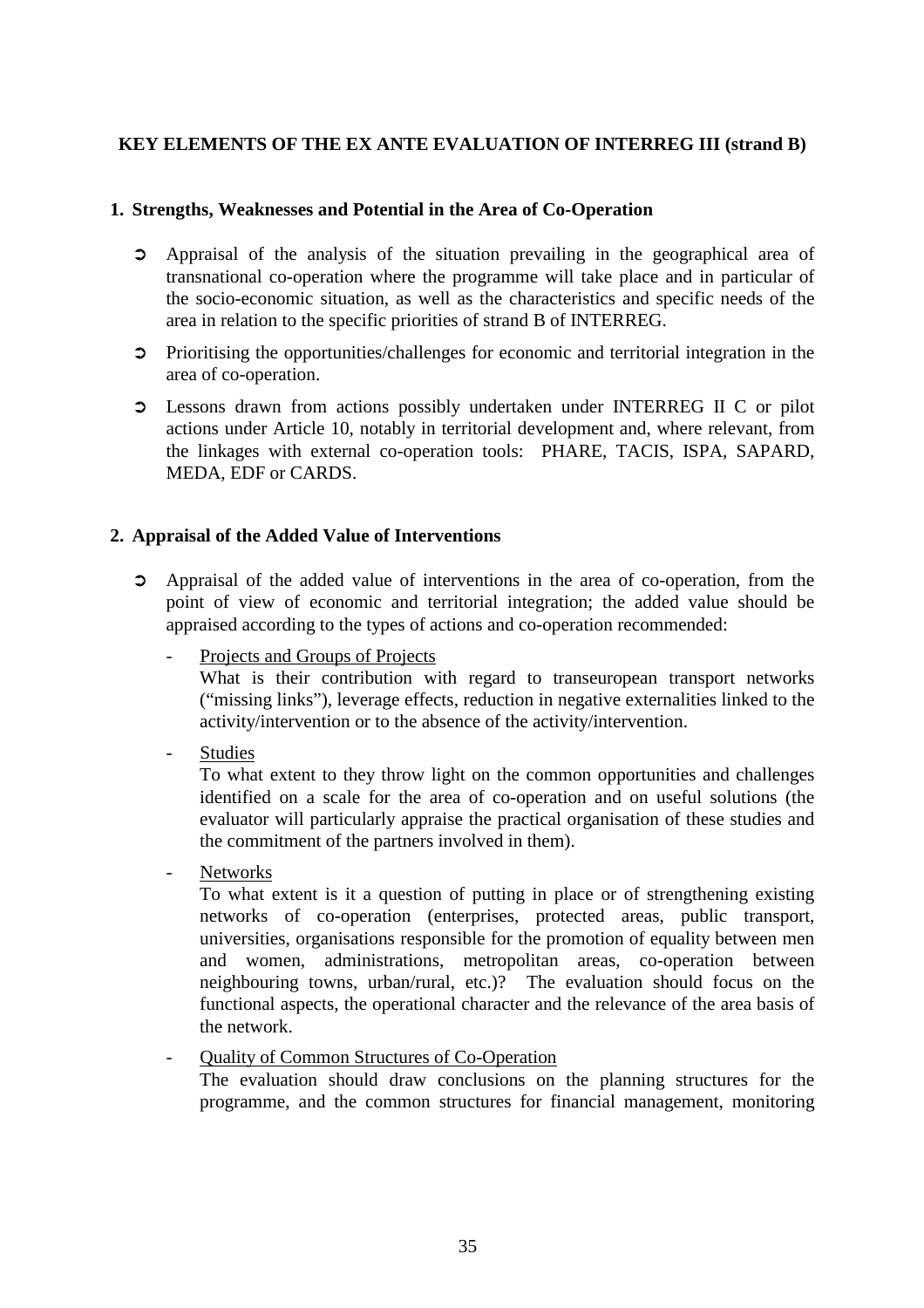and evaluation. The examination of progress achieved in comparison to the previous period or the former situation<sup>18</sup> is a key element of the analysis.

- ➲ Appraisal of the contribution of the objectives of the programme to the achievement of the global objectives of the community initiative.
- ➲ Expected impacts of the projected priorities for action in relation to the original situation. This evaluation must appraise the expected impacts of the programme compared to its objectives, including challenges for the environment and for equal opportunities between men and women.
- ➲ External coherence in relation to other interventions, including the relationship with the tools of external co-operation (PHARE, TACIS, ISPA, SAPARD, MEDA or EDF
- ➲ Finally, appraisal of the internal coherence between the needs, the defined objectives and the resources allocated.

## **3. Appraisal of the Implementation Procedures**

- ➲ Appraisal of the procedures for selection criteria, including their conformity with the framework of reference cited at point three of the "issues".
- ➲ Appraisal of the projected measures to associate/involve/inform the regional or local authorities in the geographical area of transnational co-operation, as well as socioeconomic organisations.
- ➲ Appraisal of the participation of the private sector in total expenditure (leverage effect).
- ➲ Involvment of those responsible for the tools of external co-operation (PHARE/TACIS/MEDA…) in the development of the programme and the selection of projects.
- ➲ Verification of the monitoring, evaluation and management procedures, including the definition of indicators and quantification of objectives.

 $18\,$ If the area of co-operation is new and has not been the subject of a programme of co-operation under Interreg IIC.